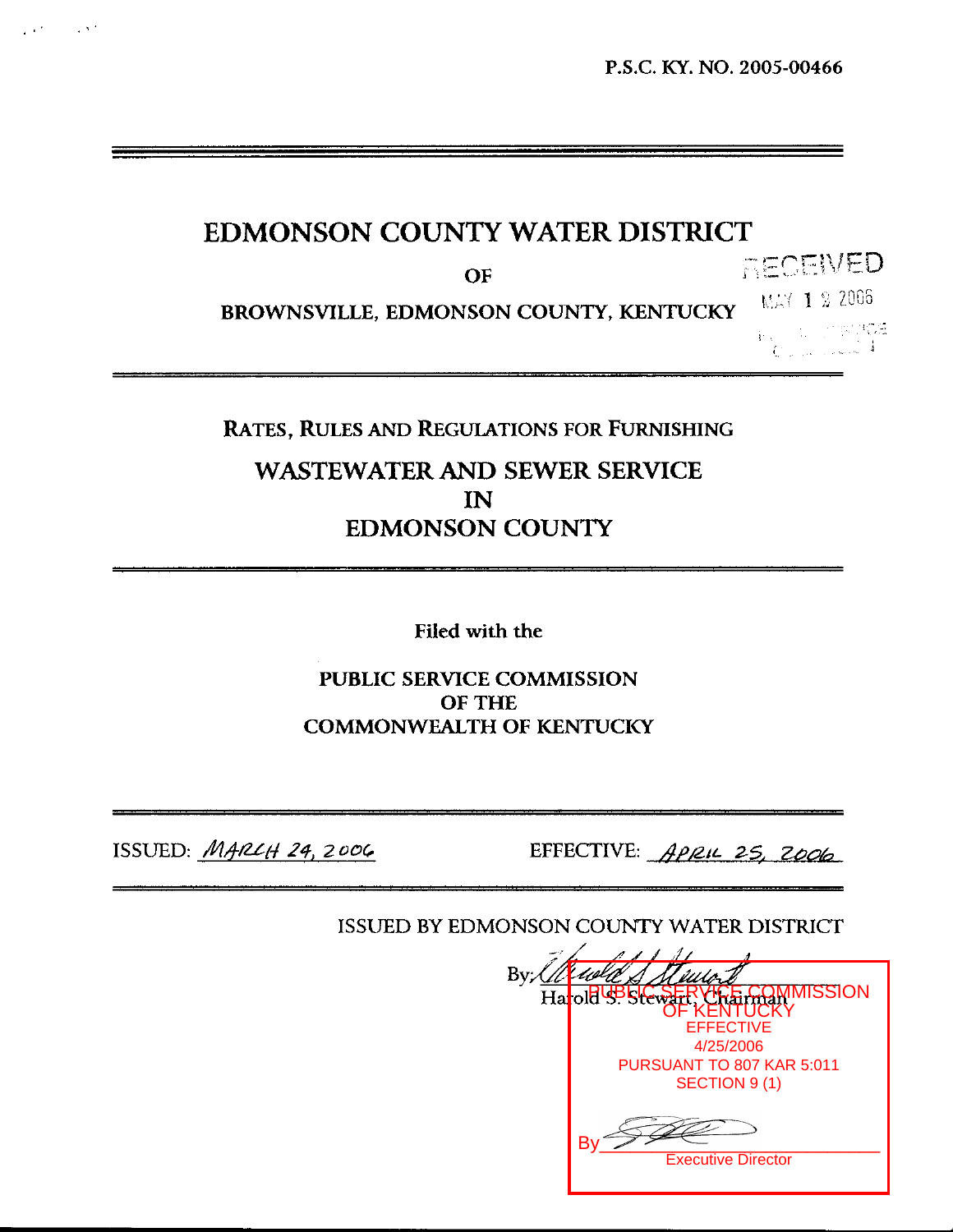**For Sewer Service Area of Edmonson County Water District P.S.C.** ICY **NO.** 2005-00466 **SHEET NO.** 1 **CANCELLING P.S.C. KY NO. SHEET NO.** 

Edmonson County Water District

 $\sim 20$ 

Rules and Regulations

## ARTICLE I - DEFINITIONS

Unless the context requires otherwise, the meanings of terms used in the Regulations shall be as follows:

"Biochemical oxygen demand or "BOD' shall mean the quantity of oxygen utilized in the biochemical oxidation of organic matter under standard laboratory procedure in five (5) days as 20 degrees C, expressed in milligrams per liter.

"Building Drain" shall mean that part of the lowest horizontal piping of a drainage system which receives the discharge from soil, waste and other drainage pipes inside the walls of the building and conveys it to the building sewer, beginning five (5) feet (1.5 meters) outside the inner face of the building wall.

"Building Sewer" shall mean the extension from the building drain to the public sewer or other place of disposal, also called house connection.

"Combined Sewer" shall mean a sewer intended to receive both wastewater and storm or surface water.

"Commercial Services" shall mean service and non-manufacturing activities conducted at such facilities as apartment buildings, churches, condominiums, medical facilities, mobile home parks, motels and hotels, office buildings, shops restaurants, warehouses, and schools.

"District" shall mean Edmonson County Water District

"Easement" shall mean an acquired legal right for the specific use of land owned by others.

| <b>MARCH 24, 2006</b><br>DATE OF ISSUE<br>Month/Date/Year<br>DATE EFFECTIVE $A\nu C/L$<br>2006                                                                                                                                  |                                                                                                                                       |
|---------------------------------------------------------------------------------------------------------------------------------------------------------------------------------------------------------------------------------|---------------------------------------------------------------------------------------------------------------------------------------|
| Month/Date/Year<br><b>ISSUED BY</b><br><u>usant</u><br>(Signature of Officer)<br>TITLE Chairman, Edmonson County Water District Commission<br>BY AUTHORITY OF ORDER OF PUBLIC SERVICE COMMISSION<br>IN CASE NO.<br><b>DATED</b> | <b>PUBLIC SERVICE COMMISSION</b><br><b>OF KENTUCKY</b><br><b>EFFECTIVE</b><br>4/25/2006<br>PURSUANT TO 807 KAR 5:011<br>SECTION 9 (1) |
|                                                                                                                                                                                                                                 | B١<br><b>Executive Director</b>                                                                                                       |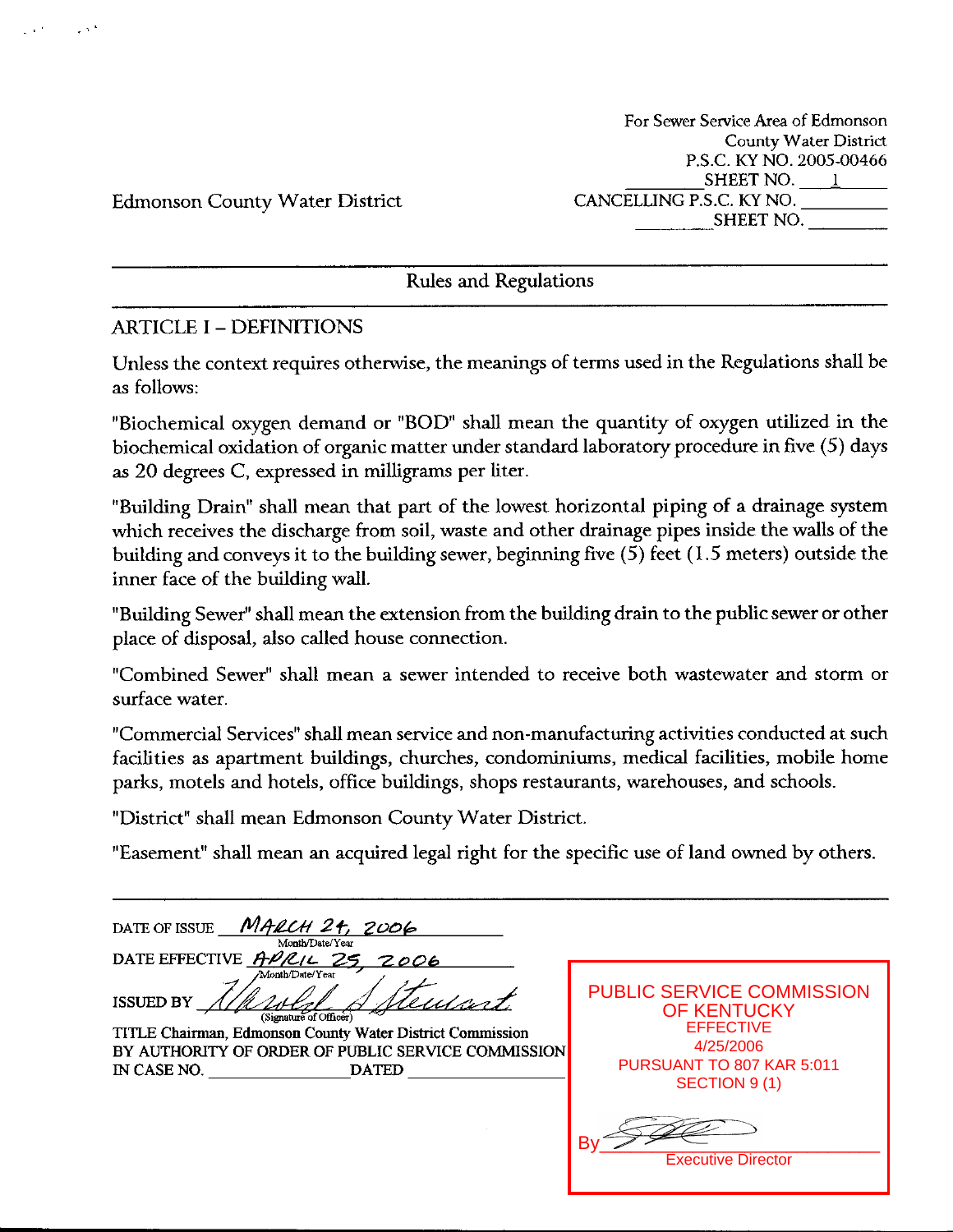For Sewer Service **Area** of Edmonson **County Water** District P.S.C. **KY** NO. ZOOS-00466 SHEETNO. *2*  CANCELLING P.S.C. **KY NO.** SHEET NO.

Edmonson County Water District

Rules and Regulations

"Floctable Oil" is oil, fat or grease in a physical state such that it will separate by gravity from wastewater by treatment in an approved pretreatment facility. **A** wastewater shall be considered free of floctable fat if it is properly pretreated and the wastewater does not interfere with the collection system.

"Garbage" shall mean the animal andvegetable waste resulting from the handling, preparation, cooking and serving of foods.

"Industrial Services" shall mean processes including, but not limited to, the following processes: *dry* cleaning operations; electric power generation; fertilizer or agricultural chemical manufacturing; food and related products or by-products manufacturing; inorganic chemical manufacturing; iron and steel manufacturing; leather and leather products manufacturing; nonferrous metals manufacturing or foundries; organic chemical manufacturing; plastics and resins manufacturing; pulp and paper manufacturing; rubber and miscellaneous plastic product manufacturing; stone, glass, clay and concrete product manufacturing; textile manufacturing; transportation equipment manufacturing; and associated water treatment processes, excluding sanitary wastewater (which primarily contains human waste and wastewater typical of residential waste).

"Industrial Wastes" shall mean the wastewater from industrial processes, trade or business as distinct from domestic or sanitary wastes.

"Municipal Water Supply" shall mean a municipal water supplier or such other water supplier subject to the jurisdiction of the Kentucky Public Service Commission.

"Natural outlet" shall mean any outlet, including storm sewers, and combined sewer overflows,

**DATE** OF **ISSUE** *Ma,& 2el 2006*  Month/Date/Year **DATE EFFECTIVE** *fi/ LL 25, 20 06*  ISSUED BY **TITLE Chairman, Edmonson County Water District Commission** BY **AUTHORITY OF ORDER OF PUBLIC SERVICE COMMISSION IN CASE NO. DATED (Signature of Officer)** PUBLIC SERVICE COMMISSION OF KENTUCKY **EFFECTIVE** 4/25/2006 PURSUANT TO 807 KAR 5:011 SECTION 9 (1) By\_\_\_\_\_\_\_\_\_\_\_\_\_\_\_\_\_\_\_\_\_\_\_\_\_\_\_ Executive Director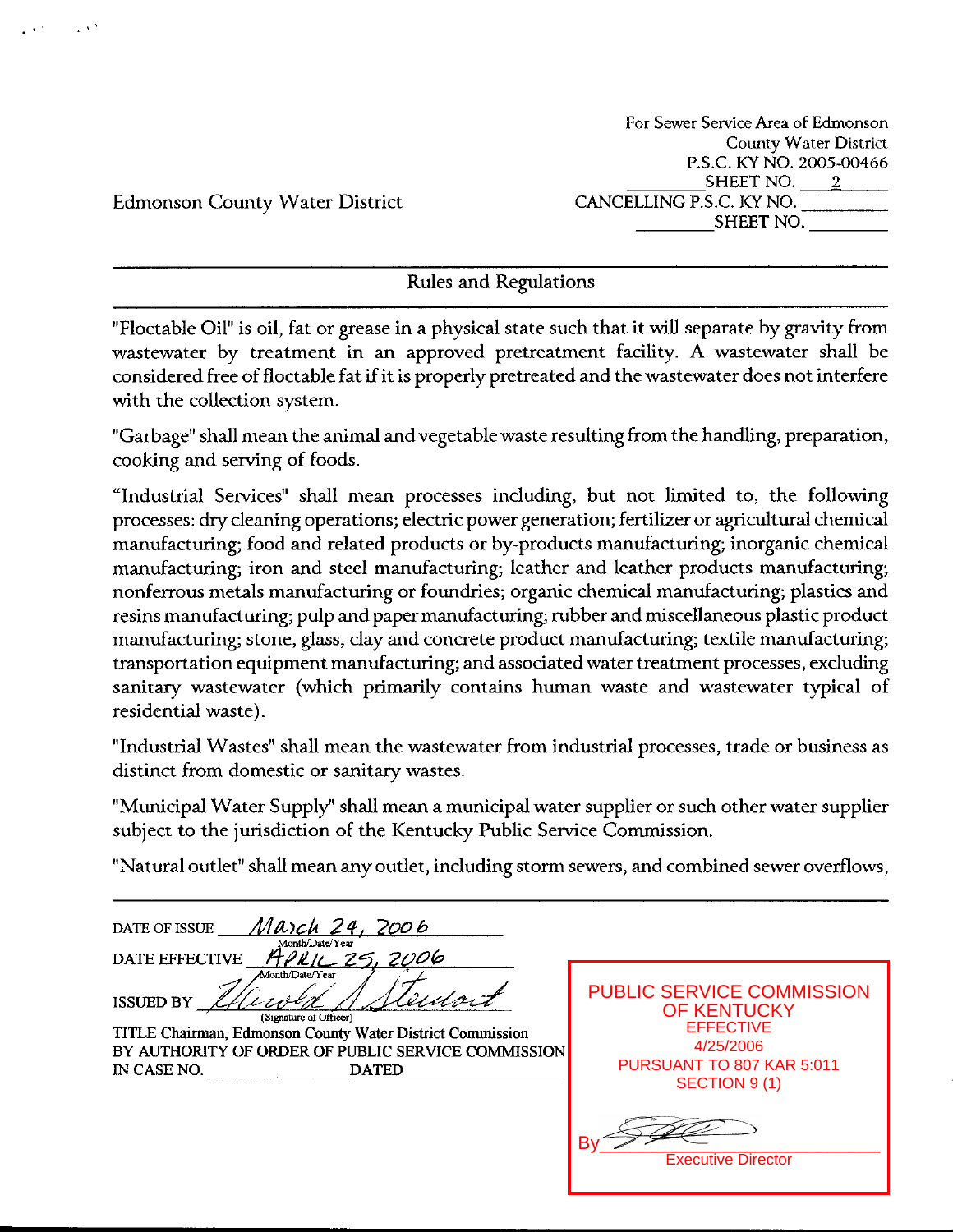**For Sewer Service Area of Edmonson**  Countv **Water District**  P.S.C. KY NO. 2005-00466 SHEETNO. *3*  CANCELLING P.S.C. KY NO. SHEET NO.

Edmonson County Water District

Rules and Regulations

into a watercourse, pond, ditch, lalce or other body of surface or ground water.

"Person" shall mean any individual, **firm,** company, association, society, corporation or group.

"pH" shall mean the logarithm of the reciprocal of the hydrogen ion concentration. The concentration is the weight of hydrogen ions, in grams, per liter of solution. Neutral water, for example, has a pW value of 17 and a hydrogen-ion concentration of 10-7.

"Properly Shredded Garbage" shall mean the wastes from the preparation, cooking and dispensing of food that have been shredded to such a degree that all particles will be carried freely under the flow conditions normally prevailing in public sewers, with no particle greater than 1/2 inch (1.27 centimeters) in any dimension.

"Public Sewer" shall mean a common sewer constituting a part of the System.

"Residential Services" shall mean services provided to households (including but not limited to single and multiple residences), bunk houses, ranger stations, crew quarters, campgrounds, picnic grounds, day use recreation areas, and other places of human occupancy.

"Sanitary Sewer" shall mean a sewer that carries liquid and water-canied wastes from residences, commercial buildings, industrial plants and institutions,

"Sewage" shall mean Wastewater, the spent water of a community.

"Sewer" shall mean a pipe or conduit that carries wastewater or drainage water, constituting a part of the System.

"Slug" shall mean any discharge of water or wastewater which in consideration of any given

<u>Marcu 24,</u> DATE OF ISSUE 2006 Month/Date/Year April 25, 2006 DATE EFFECTIVE PUBLIC SERVICE COMMISSION **ISSUED BY** OF KENTUCKY (Signature of Officer) **EFFECTIVE TITLE Chairman, Edmonson County Water District Commission** 4/25/2006 **BY AUTHORITY OF** ORDER **OF PUBLIC** SERVICE **COMMISSION**  PURSUANT TO 807 KAR 5:011 IN **CASE NO. DATED**  SECTION 9 (1) By\_\_\_\_\_\_\_\_\_\_\_\_\_\_\_\_\_\_\_\_\_\_\_\_\_\_\_ Executive Director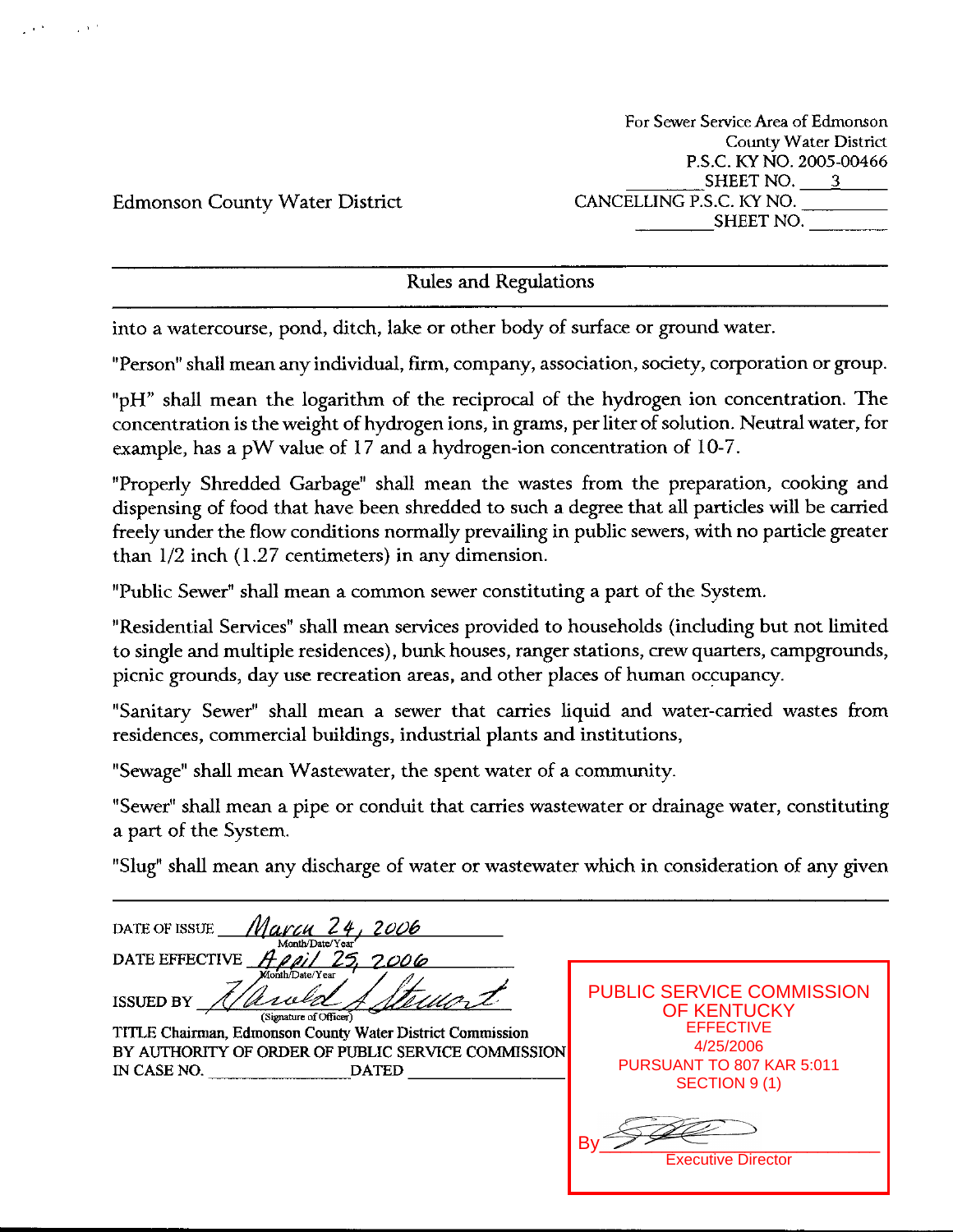For Sewer Service Area *of* Edmonson County Water District P.S.C. ICY NO. 2005-00466 SHEET NO.  $4$ CANCELLING P.S.C. KY NO. **SHEET** NO.

Edmonson County Water District

Rules and Regulations

constituent or in quantity of flow exceeds for any period of duration longer than fifteen (15) minutes more than five (5) times the average twenty-four (24) hour concentration or flows during normal operation and shall adversely affect the collection system and/or performance of the wastewater treatment works of the system.

"Storm Drain" (sometimes termed "storm sewer") shall mean a drain or sewer for conveying water, groundwater, sub-surface water or unpolluted water from any source.

"Suspended Solids" shall mean total suspended matter that either floats on the surface of, or is in suspension in, water, wastewater or other liquids, and that is removable by laboratory filtering prescribed in *"Standard Methods for the Eramination* of *Water and Wastewater"* and referred to as nonfilterable residue.

"Unpolluted Water" is water of quality to or better than the effluent criteria in effect or water that would not cause violation of receiving water quality standards and would not be benefited by discharge to the sanitary sewers and wastewater treatment facilities of the system

"Wastewater" shall mean the spent water of a community. From the standpoint of source, it may be a combination of the liquid and water-carried wastes from residences, commercial buildings, industrial plants and institutions.

"Wastewater Treatment Works" shall mean an arrangement of devices and structures for treating wastewater, sewage, industrial wastes and sludge, sometimes referred to as a "Wastewater Treatment Plant" or "Water Pollution Control Plant', and constituting a part of the system.

| UNIU 24 2006<br>DATE OF ISSUE<br>Month/Date/Year                                                                                                                                                                          |                                                                                                                                |
|---------------------------------------------------------------------------------------------------------------------------------------------------------------------------------------------------------------------------|--------------------------------------------------------------------------------------------------------------------------------|
| <b>DATE EFFECTIVE</b><br><u>2006</u>                                                                                                                                                                                      |                                                                                                                                |
| Month/Date/Year<br>rulare<br><b>ISSUED BY</b><br>(Signature of Officer)<br>TITLE Chairman, Edmonson County Water District Commission<br>BY AUTHORITY OF ORDER OF PUBLIC SERVICE COMMISSION<br>IN CASE NO.<br><b>DATED</b> | <b>PUBLIC SERVICE COMMISSION</b><br>OF KENTUCKY<br><b>EFFECTIVE</b><br>4/25/2006<br>PURSUANT TO 807 KAR 5:011<br>SECTION 9 (1) |
|                                                                                                                                                                                                                           | B٧<br><b>Executive Director</b>                                                                                                |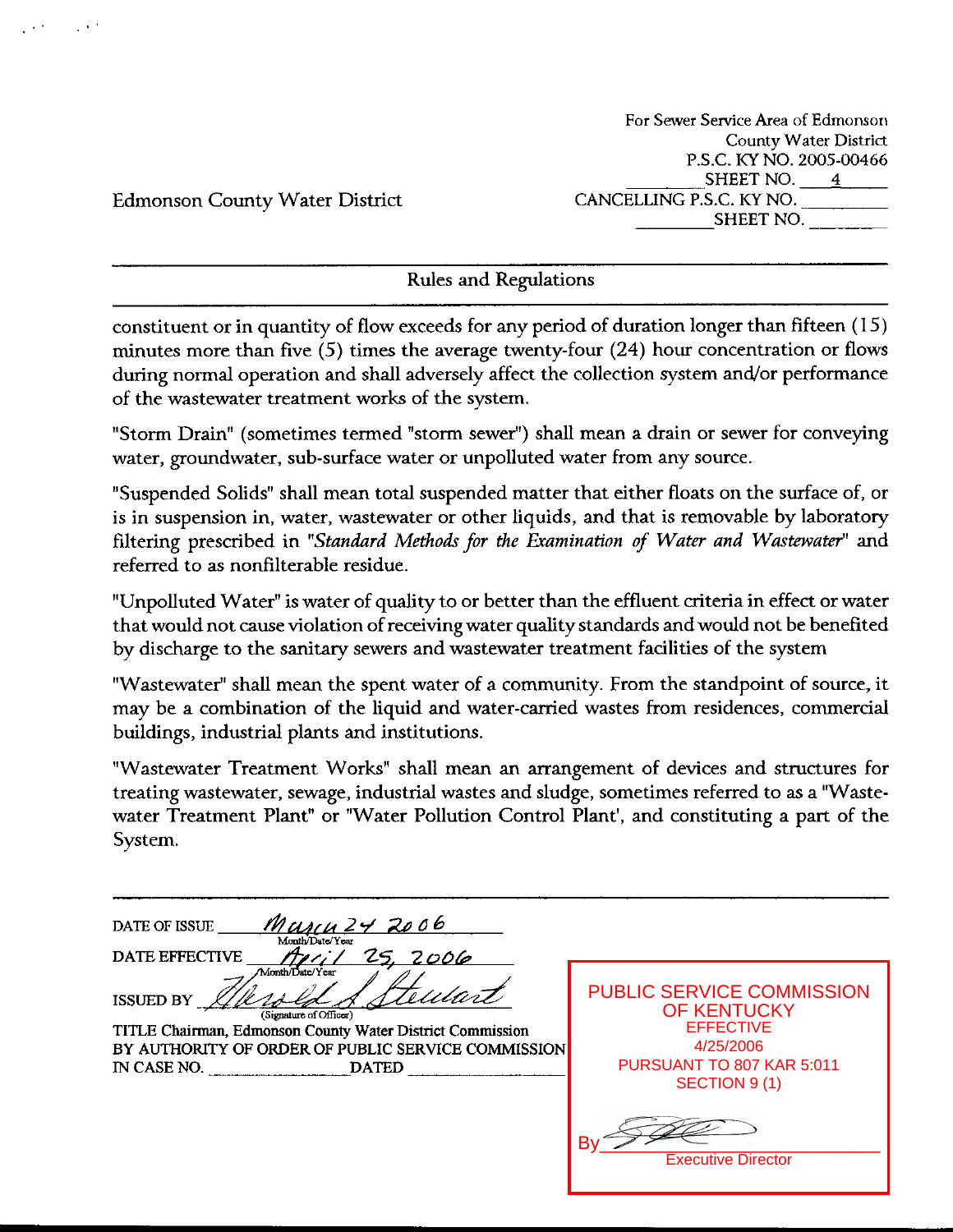For **Sewer Service Area** *of* Edmonson Countv **Water District**  P.S.C. KY NO. 2005-00466 SHEETNO. *5*  CANCELLING P.S.C. KY NO. SHEET NO.

Edmonson County Water District

Rules and Regulations

"Watercourse" shall mean a natural or artificial channel for the passage of water either continuously or intermittently.

ARTICLE I1 - BUILDING SEWERS AND CONNECTIONS

Section I.

 $\sim 10^{-4}$ 

No unauthorized person(s) shall uncover, make any connections with or opening into, use, alter or disturb any public sewer or appurtenance thereof.

Section 2.

There shall be three *(3)* classes of building sewer permits: (a) residential services, (b) commercial services, and (c) industrial. In any case, the owner(s) or his agent shall make application on a special form provided by the District. The permit application shall be supplemented by plans, specifications or other information considered pertinent in the judgment of the District. *An* application fee as set out in the regulations shall be paid to the District at the time the application is filed. The application form is attached as Exhibit **A.** 

Section *3* 

All costs and expenses incidental to the installation and connection of the building sewer shall be borne by the owner(s).

Section 4.

**A** separate and independent building sewer shall be provided for every building, except where one building is occupied by two or more businesses, apartments, etc., then the District may

| 200 B<br>DATE OF ISSUE<br>Month/Date/Year                                                                                                                                                                                                                  |                                                                                                                                       |
|------------------------------------------------------------------------------------------------------------------------------------------------------------------------------------------------------------------------------------------------------------|---------------------------------------------------------------------------------------------------------------------------------------|
| 2006<br><b>DATE EFFECTIVE</b><br>Month/Date/Year<br>suivit<br><b>ISSUED BY</b><br>(Signature of Officer)<br>TITLE Chairman, Edmonson County Water District Commission<br>BY AUTHORITY OF ORDER OF PUBLIC SERVICE COMMISSION<br>IN CASE NO.<br><b>DATED</b> | <b>PUBLIC SERVICE COMMISSION</b><br><b>OF KENTUCKY</b><br><b>EFFECTIVE</b><br>4/25/2006<br>PURSUANT TO 807 KAR 5:011<br>SECTION 9 (1) |
|                                                                                                                                                                                                                                                            | B٧<br><b>Executive Director</b>                                                                                                       |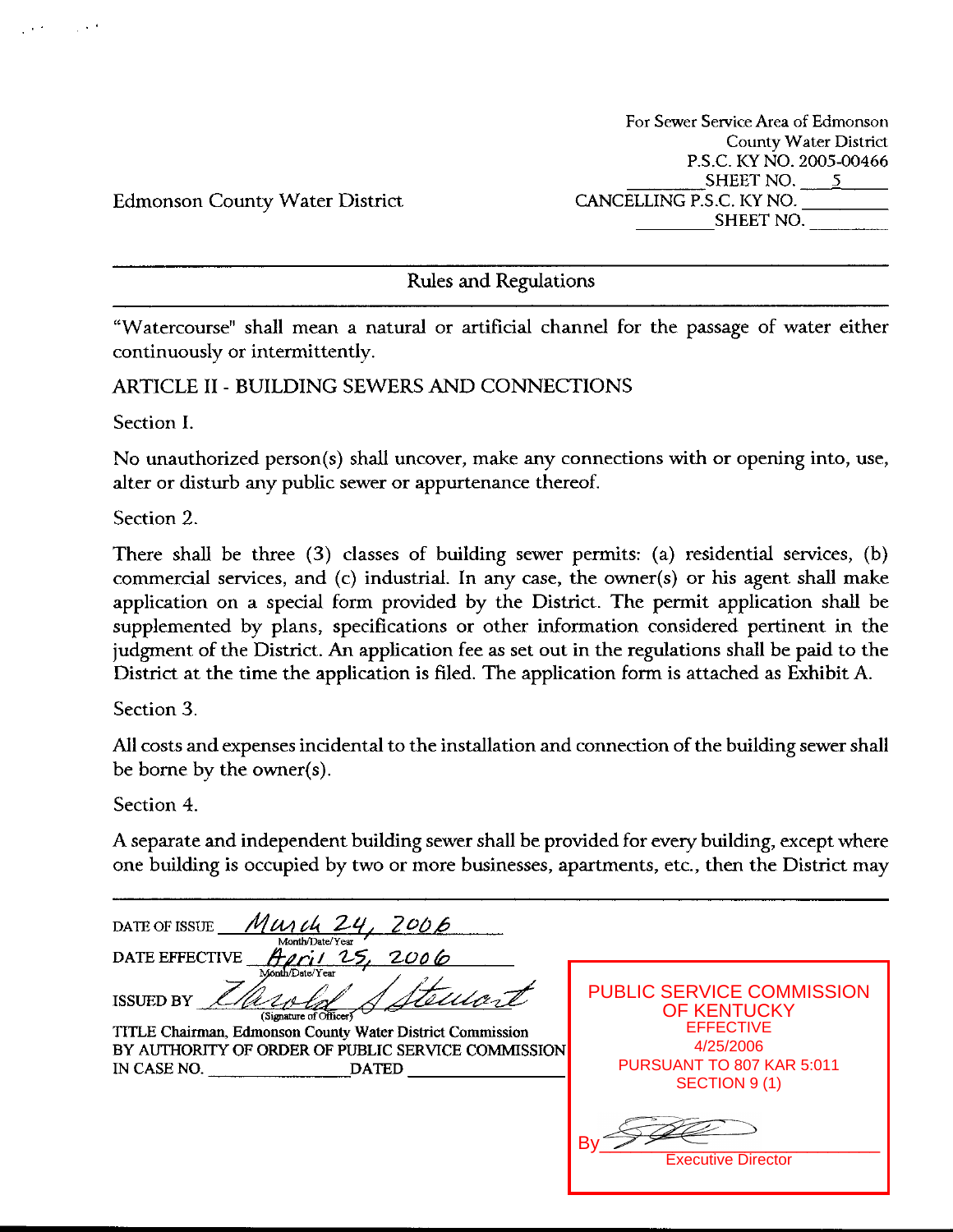For **Sewer Service Area of** Edmonson **Countv Water District P.S.C.** KYNO. 2oOS-QQ466 SHEET NO.  $6$ **CANCELLING P.S.C.** KY NO. **SHEET** NO.

Edmonson County Water District

Rules and Regulations

require individual sewers for each business, apartments and etc. The District may permit only one sewer connection from a building with multiple tenants, however, a minimum charge will be charged for each tenant unit in the building.

Section 5.

العارب

The size, slope, alignment, materials of construction of a building sewer, and the methods to be used in excavating, placing of the pipe, jointing, testing and baddilling the trench, shall **all**  conform to the requirements of the building and plumbing code or other applicable rules and regulations of any regulatory agency of the Commonwealth.

Section 6.

Whenever possible, the building sewer shall be brought to the building at an elevation below the basement floor. In all buildings in which any building drain is too low to permit gravity flow to the public sewer, sanitary sewage carried by such building drain shall be lifted by a means approved by the District and discharged to the building sewer.

Section 7

No person(s) shall make connection of roof downspouts, foundation drains, areaway drains or other sources of surface runoff or groundwater to a building sewer or building drain which in turn is connected directly or indirectly to a public sanitary sewer.

Section 8.

The connection of the building sewer into the public sewer shall conform to the plumbing

| Mur de 24, 2006<br>DATE OF ISSUE<br>Month/Date/Year<br><b>DATE EFFECTIVE</b>                                                                                                                                              |                                                                                                                                       |
|---------------------------------------------------------------------------------------------------------------------------------------------------------------------------------------------------------------------------|---------------------------------------------------------------------------------------------------------------------------------------|
| Month/Date/Year<br>'ecuant<br><b>ISSUED BY</b><br>(Signature of Officer<br>TITLE Chairman, Edmonson County Water District Commission<br>BY AUTHORITY OF ORDER OF PUBLIC SERVICE COMMISSION<br>IN CASE NO.<br><b>DATED</b> | <b>PUBLIC SERVICE COMMISSION</b><br><b>OF KENTUCKY</b><br><b>EFFECTIVE</b><br>4/25/2006<br>PURSUANT TO 807 KAR 5:011<br>SECTION 9 (1) |
|                                                                                                                                                                                                                           | Β١<br><b>Executive Director</b>                                                                                                       |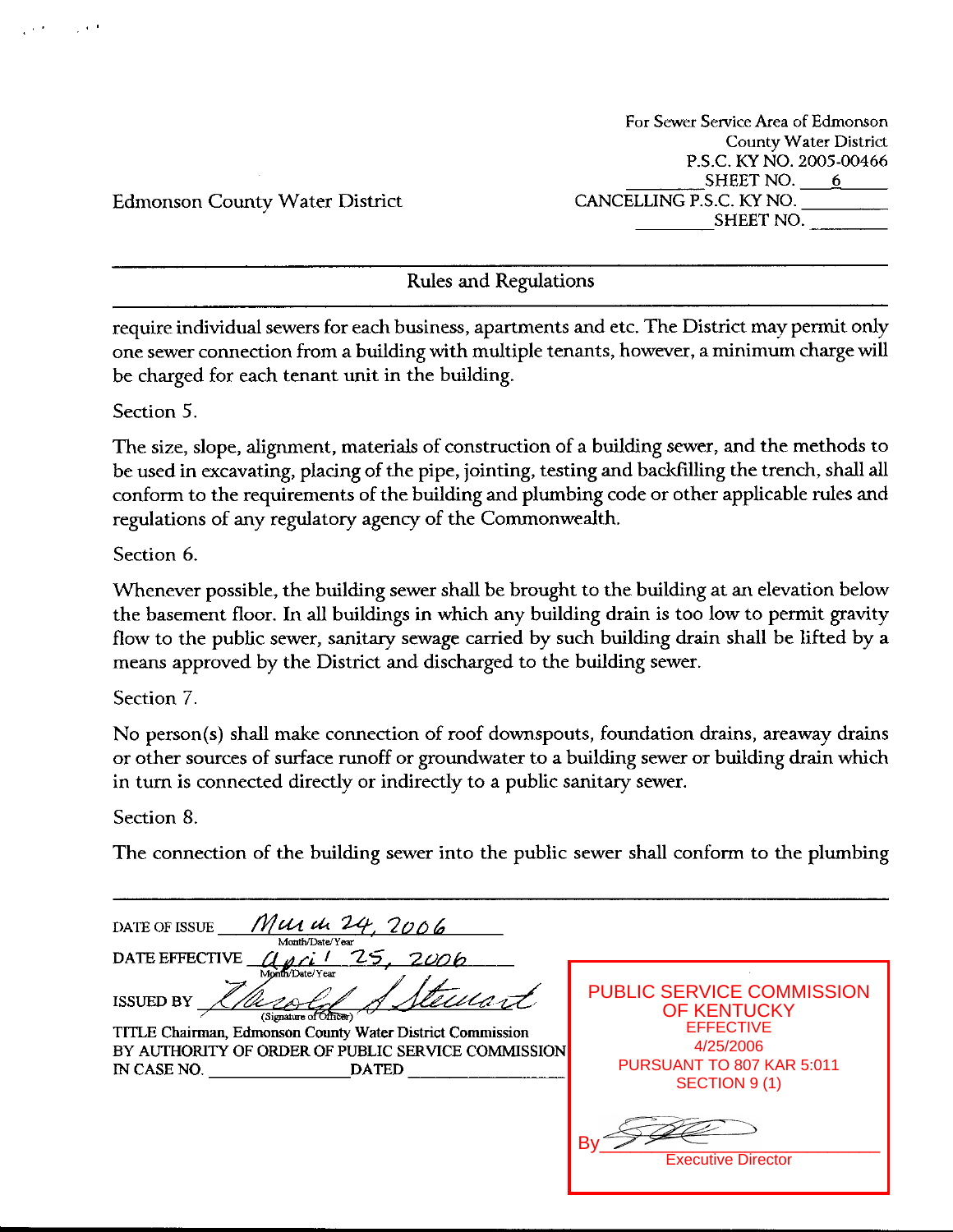For Sewer Service **Area** *of* Edrnonson County **Water District P.S.C.** ICY NO. 2005-00466 SHEET NO. 7 CANCELLING P.S.C. KY NO. SHEET NO.

Edmonson County Water District

Rules and Regulations

code or other applicable rules and regulations of the District. All such connections shall be made gas tight and water tight and verified by proper testing. Any deviation from the prescribed procedures and materials must be approved by the District before installation.

Section **9.** 

The applicant for the building sewer permit shall notify the District when the building sewer **is** ready for inspection and connection to the public sewer. The connection to the public sewer shall be made by the District or under the supervision of the District's representative. The testing shall be done by the applicant's plumber and observed by the District's representative.

Section 10.

All excavation for the public sewer installation shall be adequately guarded with barricades and lights so as to prevent the public from hazard. Streets, sidewalks, parkways and other public or private property disturbed in the course of the work shall be restored in a manner satisfactory to the District.

ARTICLE **111** - USE OF THE PUBLIC SEWERS

Section 1.

No person(s) shall discharge or cause to be discharged any unpolluted waters such as storm water, ground water, roof runoff, subsurface drainage or cooling water to any sewer connected to the public sewer.

Section 2

| 7006<br>DATE OF ISSUE<br>Murch<br>Month/Date/Year<br>2006<br>DATE EFFECTIVE                                                                                                                                     |                                                                                                                                       |
|-----------------------------------------------------------------------------------------------------------------------------------------------------------------------------------------------------------------|---------------------------------------------------------------------------------------------------------------------------------------|
| Month/Date/Year<br><b>ISSUED BY</b><br>(Signature of Officer)<br>TITLE Chairman, Edmonson County Water District Commission<br>BY AUTHORITY OF ORDER OF PUBLIC SERVICE COMMISSION<br>IN CASE NO.<br><b>DATED</b> | <b>PUBLIC SERVICE COMMISSION</b><br><b>OF KENTUCKY</b><br><b>EFFECTIVE</b><br>4/25/2006<br>PURSUANT TO 807 KAR 5:011<br>SECTION 9 (1) |
|                                                                                                                                                                                                                 | Bν<br><b>Executive Director</b>                                                                                                       |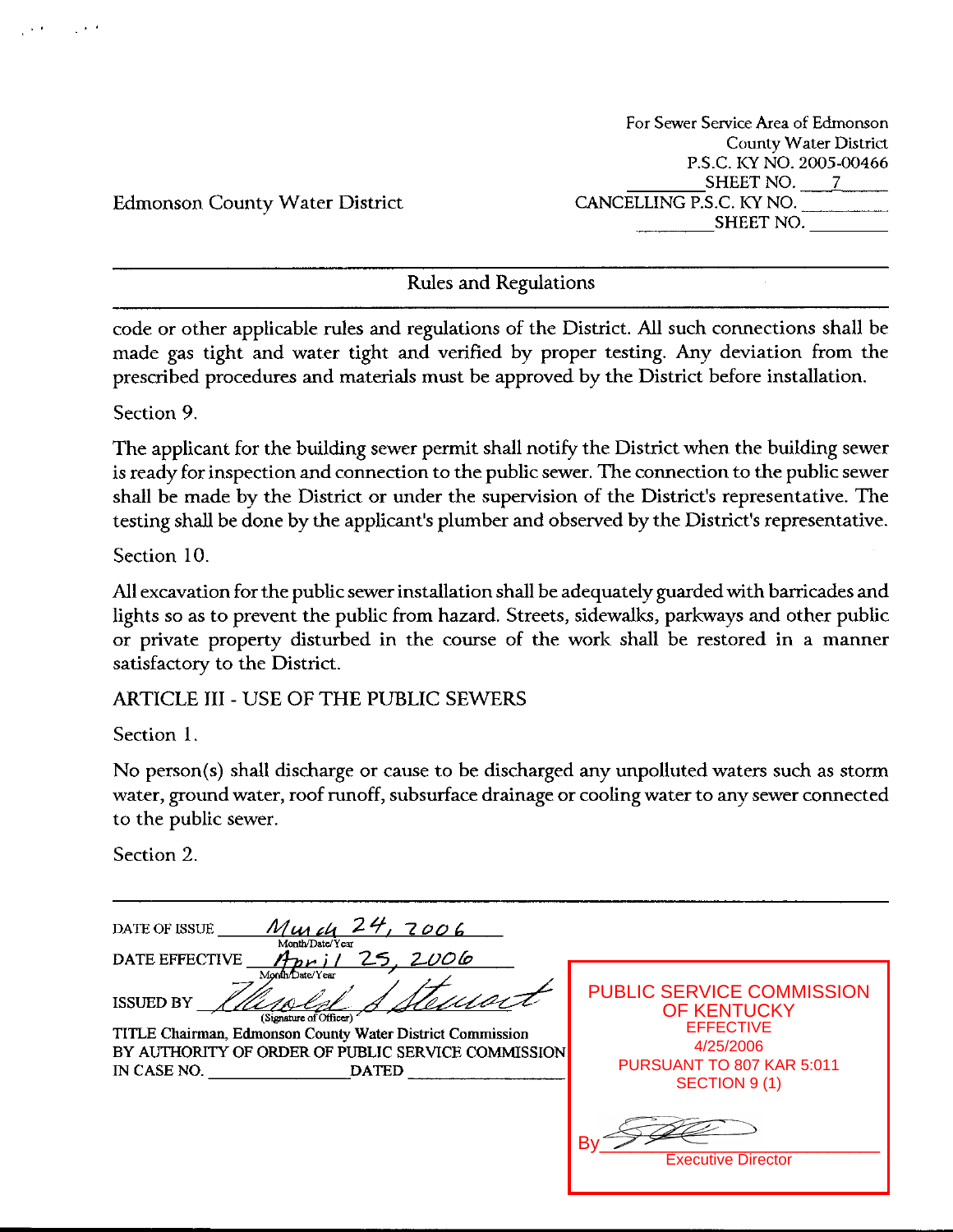For Sewer Service Area of Edmonson County Water District P.S.C. KY NO. 2005-00466 SHEET NO. 8 CANCELLING P.S.C. ICY NO. SHEET NO.

Edmonson County Water District

### Rules and Regulations

No person(s) shall discharge or cause to be discharged any of the following described waters or wastes to any public sewer: (a) Any gasoline, benzene, naphtha, fuel oil, or other flammable or explosive liquid, solid or gas. (b) Any waters containing toxic or poisonous solids, liquids, or gases in sufficient quantity, either singly or by intersection with other wastes, to injure or interfere with any waste treatment process, constitute a hazard to humans or animals, create a public nuisance or create any hazard in the receiving waters of the wastewater treatment plant. (c) Any waters or wastes having a pH lower than 5.5, or having any other corrosive property capable of causing damage or hazard to structures, equipment, and personnel of the wastewater works. (d) Solid or viscous substances in quantities or of such size capable of causing obstruction to the flow in sewers or other interference with the proper operation of the wastewater facilities such as, but not limited to, ashes, bones, cinders, sand, mud, straw, shavings, metal, glass, rags, feathers, tar, plastics, wood, underground garbage, whole blood, paunch manure, hair and fleshings, entrails, and paper dishes, cups, milk containers, etc., either whole or ground by garbage grinders.

#### Section *3.*

The following described substances, materials, waters or waste shall be limited in discharges to the system to concentrations or quantities which will not harm either the sewers, wastewater treatment process or equipment, will not have an adverse effect on the receiving stream, or will not otherwise endanger lives, limb, and public property or constitute a nuisance. The District may set limitations lower than the limitations established in the regulations if in its opinion more severe limitations are necessary to meet the above objectives. In forming its opinion as to the acceptability, the District will give consideration to such

| 24.<br>March<br>2006<br>DATE OF ISSUE<br>Month/Date/Year<br>25.<br>200 <sub>6</sub><br><b>DATE EFFECTIVE</b>                                                                                                            |                                                                                                                                       |
|-------------------------------------------------------------------------------------------------------------------------------------------------------------------------------------------------------------------------|---------------------------------------------------------------------------------------------------------------------------------------|
| Month/Date/Year<br>ust.<br><b>ISSUED BY</b><br>(Signature of Officer)<br>TITLE Chairman, Edmonson County Water District Commission<br>BY AUTHORITY OF ORDER OF PUBLIC SERVICE COMMISSION<br>IN CASE NO.<br><b>DATED</b> | <b>PUBLIC SERVICE COMMISSION</b><br><b>OF KENTUCKY</b><br><b>EFFECTIVE</b><br>4/25/2006<br>PURSUANT TO 807 KAR 5:011<br>SECTION 9 (1) |
|                                                                                                                                                                                                                         | B٧<br><b>Executive Director</b>                                                                                                       |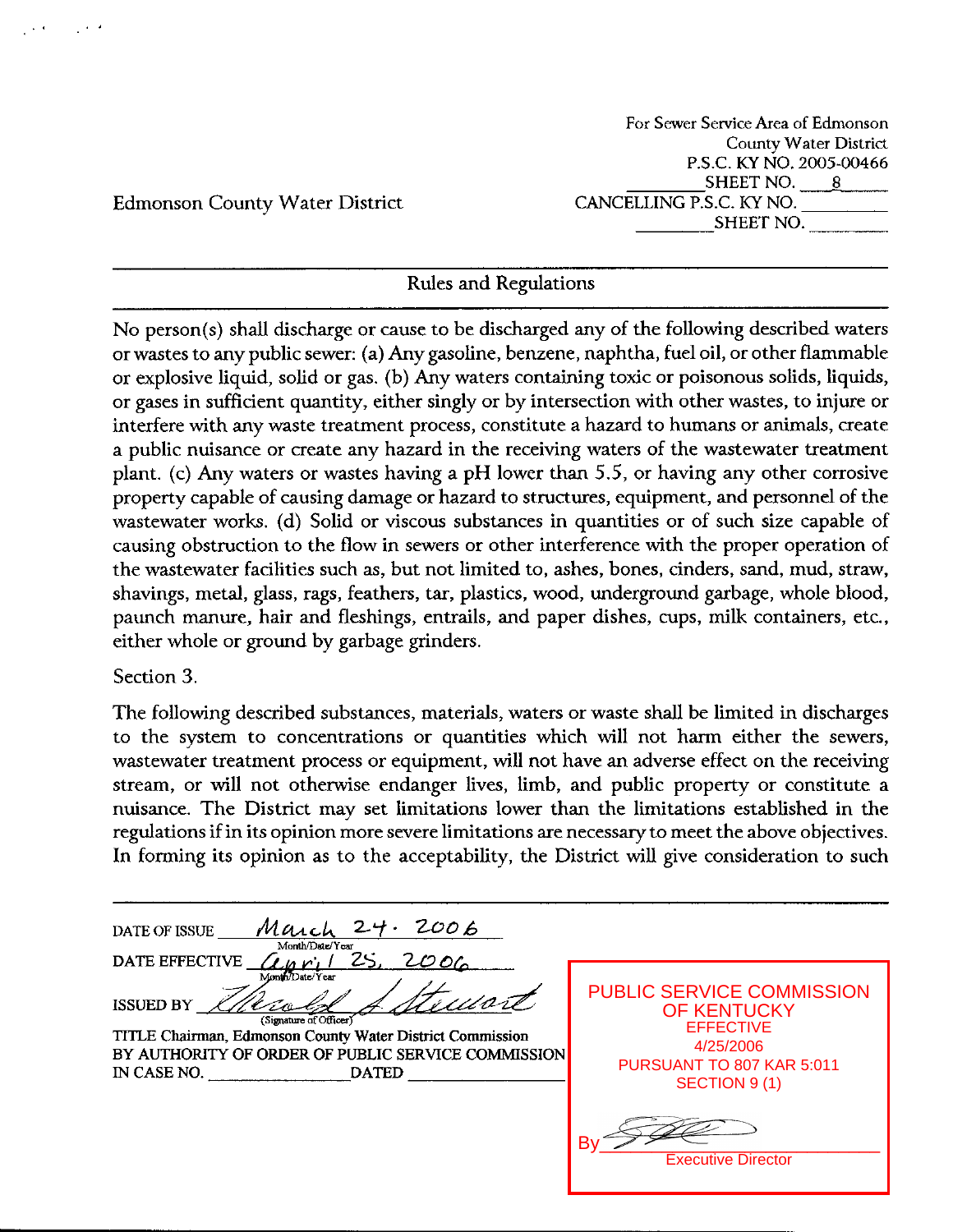For **Sewer Service Area** of Edmonson **County Water District P.S.C.** ICY NO. 2005-00466 SHEET NO.  $9$ CANCELLING P.S.C. ICY NO. SHEET NO.

Edmonson County Water District

#### Rules and Regulations

factors as the quantity of subject waste in relation to flows and velocities in the sewers, materials of construction of the sewers, the wastewater treatment process employed, capacity of the wastewater treatment plant, degree of treatability of the waste in the wastewater treatment plant and other pertinent factors. The limitations or restrictions on materials or characteristics of waste or wastewaters discharged to the sanitary sewer which shall not be violated without approval of the District are as follows:

(a) Wastewater having a temperature higher than 150 degrees Fahrenheit (65 degrees Celsius).

(b) Wastewater containing more than 25 milligrams per liter of petroleum oil, non-biodegradable cutting oils or product of mineral oil origin.

(c) Wastewater from industrial plants containing floating oils, fat or grease.

(d) Any garbage that has not been properly shredded. Garbage grinders may be connected to sanitary sewers from homes, hotels, institutions, restaurants, hospitals, catering establishments or similar places where garbage originates from the preparation of food in kitchens for the purpose of consumption on the premises or when served by caterers.

(e) Any waters or wastes containing iron, chromium, copper, zinc, and similar objectionable or toxic substances to such degree that any such material received in the composite wastewater at the wastewater treatment works exceeds the limits established by the District for such materials.

*(f)* Any waters or wastes containing odor-producing substances exceeding limits which may be

| DATE OF ISSUE<br>Month/Date/Year                                                                                                                                                                                                               |                                                                                                                                       |
|------------------------------------------------------------------------------------------------------------------------------------------------------------------------------------------------------------------------------------------------|---------------------------------------------------------------------------------------------------------------------------------------|
| <b>DATE EFFECTIVE</b><br>クラ<br>Month/Date/Year<br><b>ISSUED BY</b><br>(Signature of Officer)<br>TITLE Chairman, Edmonson County Water District Commission<br>BY AUTHORITY OF ORDER OF PUBLIC SERVICE COMMISSION<br>IN CASE NO.<br><b>DATED</b> | <b>PUBLIC SERVICE COMMISSION</b><br><b>OF KENTUCKY</b><br><b>EFFECTIVE</b><br>4/25/2006<br>PURSUANT TO 807 KAR 5:011<br>SECTION 9 (1) |
|                                                                                                                                                                                                                                                | Bv<br><b>Executive Director</b>                                                                                                       |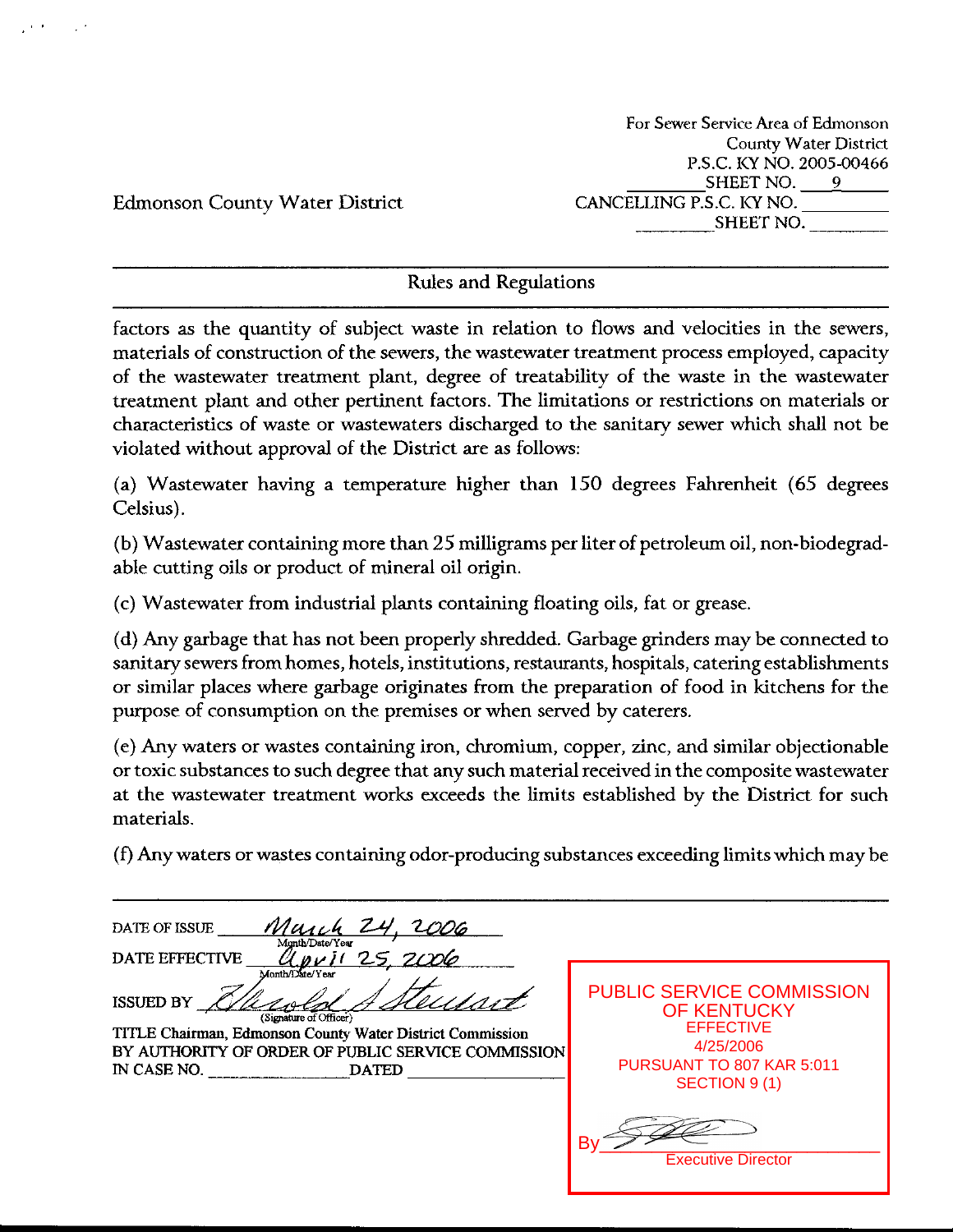For Sewer Service Area of Edmonson Countv Water District P.S.C. KY NO. 2005-00466 SHEET NO.  $10$ CANCELLING P.S.C. **KY** NO. SHEET NO.

Edmonson County Water District

Rules and Regulations

established by the District

(g) Any radioactive wastes or isotopes of such half-life or concentration as may exceed limits established by the District in compliance with applicable state or federal regulations.

(h) Quantities of flow, concentrations, or both which constitute a "slug" as defined herein.

(i) **Any** waters or wastes containing substances which are not amendable to treatment or reduction by the wastewater treatment processes employed, or are amendable to treatment only to such degree that the wastewater treatment plant effluent cannot meet the requirements of other agencies having jurisdiction over discharges to the receiving waters.

(j) Any water or wastes which, by interaction with other water or wastes in the System, release obnoxious gases, form suspended solids which interfere with the collection system, or create a condition deleterious to structures and treatment processes.

Section 4.

If any waters or wastes are discharged or are proposed to be discharged to the public sewers, which waters contain the substances or possess the characteristics enumerated in Section **3** of this Article, and which in the judgment of the District may have a deleterious effect upon the waste water facilities, processes, equipment or receiving waters or which otherwise create a hazard to life or constitute a public nuisance, the District may:

a. Reject the wastes;

b. Require pretreatment to an acceptable condition for discharge to the public sewers; c.

DATE OF ISSUE Mm dh 24, 2006 Month/Date/Year DATE EFFECTIVE PUBLIC SERVICE COMMISSION ISSUED BY  $\frac{1}{4}$ OF KENTUCKY (Signature of Officer) **EFFECTIVE** TITLE Chairman, Edmonson County Water District Commission 4/25/2006 **BY AUTHORITY** OF **ORDER** OF **PUBLIC SERVICE COMMISSION**  PURSUANT TO 807 KAR 5:011 IN **CASE NO. DATED**  SECTION 9 (1) By\_\_\_\_\_\_\_\_\_\_\_\_\_\_\_\_\_\_\_\_\_\_\_\_\_\_\_ Executive Director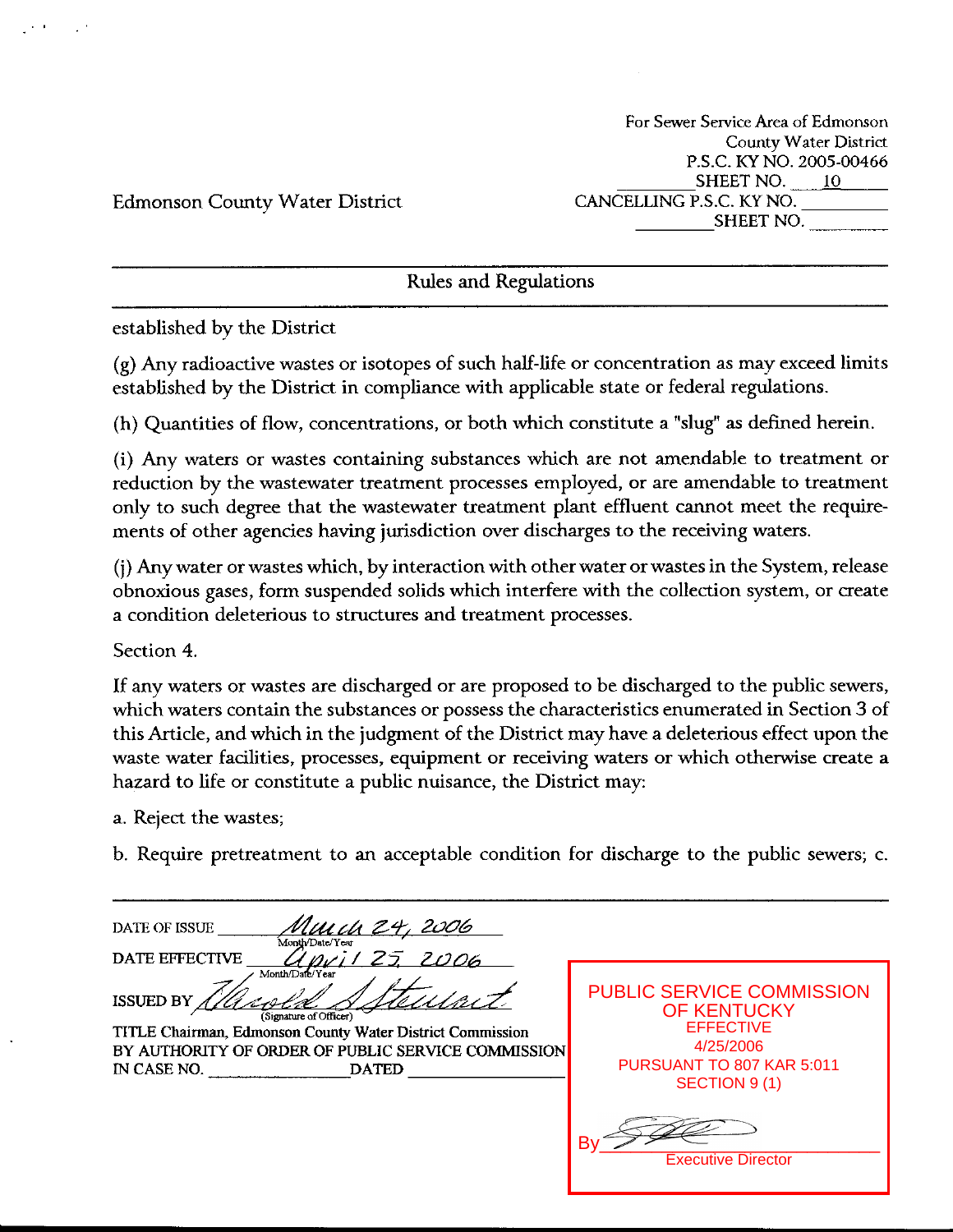**For Sewer Service Area of Edmonson County Water District P.S.C.** KYNO. **2005-00466**  SHEET NO.  $11$ CANCELLING **P.S.C.** KY NO. SHEET NO.

Edmonson County Water District

Rules and Regulations

Require control over the quantities and rates of discharge; and/or

c. Require payment to cover the actual added cost incurred by the District of handling and treating the wastes not covered by existing taxes or sewer charges under the provisions of Section 10 of this Article.

When considering the above alternatives, the District shall give consideration to the economic impact of each alternative on the discharger. If the District permits the pretreatment or equalization of waste flows, the design and installation of the plants and equipment shall be subject to the **review** and approval of the District.

Section 5.

Grease, oil and sand interceptors shall be provided when, in the opinion of the District, they are necessary for the proper handling of liquid wastes containing floatable grease in excessive amounts, as specified in Section 4(c), or any flammable wastes, sand or other harmful ingredients; except that such interceptors shall not be required for private living quarters or dwelling units. All interceptors shall be of a type and capacity approved by the District, and shall be located as to be readily and easily accessible for cleaning and inspection. In the maintenance of these interceptors the owner(s) shall be responsible for the properremoval and disposal by appropriate means of the captured material and shall maintain records of the dates, and means of disposal which are subject to review by the District.

Section 6.

Where pretreatment or flow-equalizing facilities are provided or required for any waters or

| Малеи 24, 2006<br>DATE OF ISSUE                              |                                                        |
|--------------------------------------------------------------|--------------------------------------------------------|
| Month/Date/Year<br>DATE EFFECTIVE<br>2006<br>Month/Date/Year |                                                        |
| <b>ISSUED BY</b><br>(Signature of Officer)                   | <b>PUBLIC SERVICE COMMISSION</b><br><b>OF KENTUCKY</b> |
| TITLE Chairman, Edmonson County Water District Commission    | <b>EFFECTIVE</b>                                       |
| BY AUTHORITY OF ORDER OF PUBLIC SERVICE COMMISSION           | 4/25/2006                                              |
| IN CASE NO.<br><b>DATED</b>                                  | PURSUANT TO 807 KAR 5:011                              |
|                                                              | SECTION 9 (1)                                          |
|                                                              |                                                        |
|                                                              | <b>Executive Director</b>                              |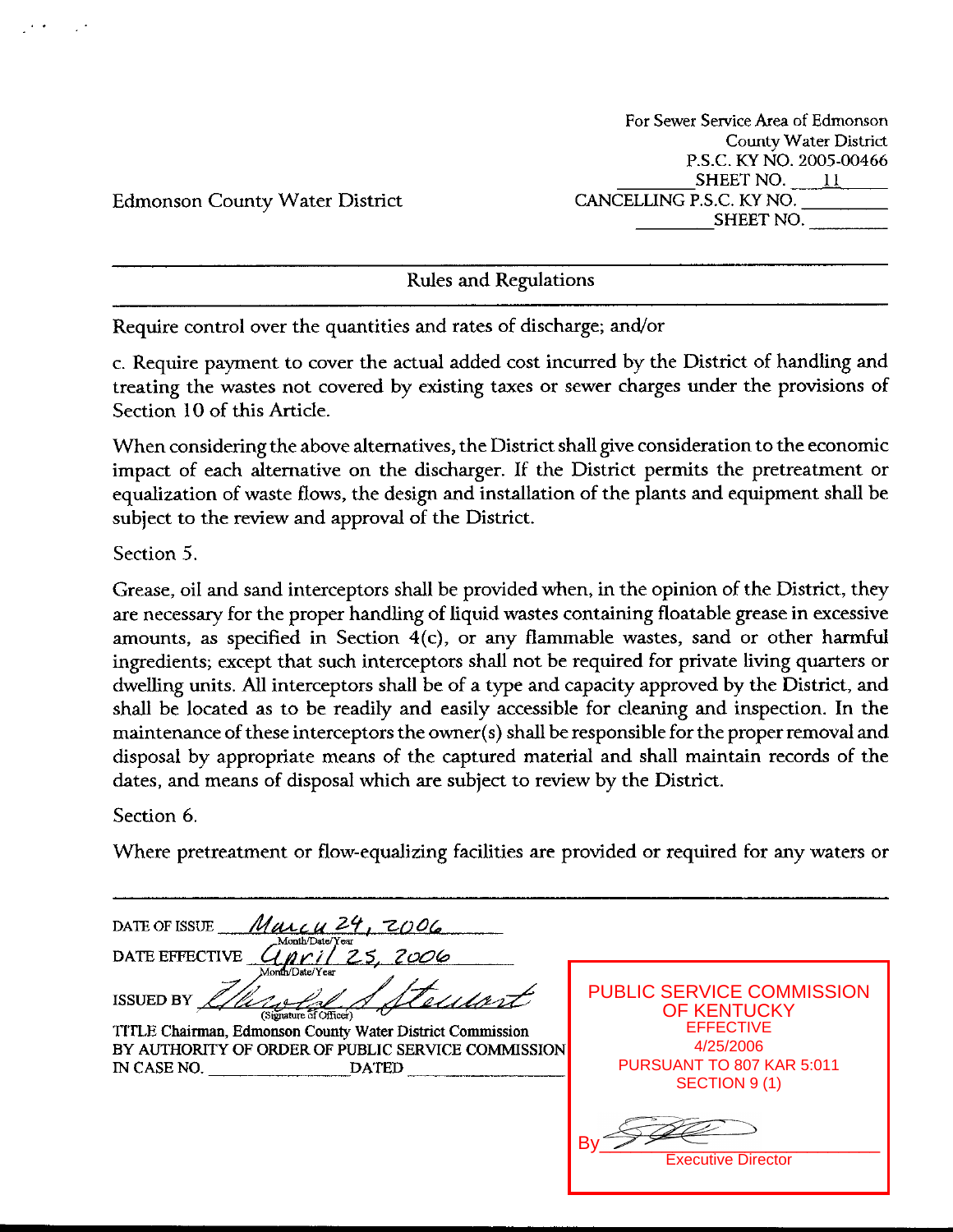For Sewer Service Area of Edrnonson County Water District P.S.C. KY NO. 2005-00466 SHEET NO. 12 CANCELLING P.S.C. KY NO. SHEET NO.

Edmonson County Water District

Rules and Regulations

wastes, they shall be maintained continuously in satisfactory and effective operation by the owner(s) at his expense.

Section 7.

When required by the District, the owner of any commercial or industrial property serviced by a building sewer carrying industrial wastes shall install a suitable structure together with such necessary meters and other appurtenances in the building sewer to facilitate observation, sampling and measurement of the wastes. Such structure, when required, shall be accessibly and safely located and shall be constructed in accordance with plans approved by the District. The structure shall be installed by the owner at his expense and shall be maintained by him *so* as to be safe and accessible at all times.

Section 8.

The District may require a user of sewer services to provide information needed to determine compliance with these Regulations. These requirements may include:

( 1) Wastewaters discharge peak rate and volume over a specified time period

(2) Chemical analysis of wastewaters.

**(3)** Information on raw materials, processes, and products affecting wastewater volume and quality.

(4) Quantity and disposition of specific liquid, sludge, oil, solvent or other materials important to sewer use control.

| 2006<br>DATE OF ISSUE<br>Month/Date/Year                                                                                                                                                                                 |                                                                                                                               |
|--------------------------------------------------------------------------------------------------------------------------------------------------------------------------------------------------------------------------|-------------------------------------------------------------------------------------------------------------------------------|
| <b>DATE EFFECTIVE</b><br>2006                                                                                                                                                                                            |                                                                                                                               |
| Month/Date/Year<br>Uliet<br><b>ISSUED BY</b><br>(Signature of Officer)<br>TITLE Chairman, Edmonson County Water District Commission<br>BY AUTHORITY OF ORDER OF PUBLIC SERVICE COMMISSION<br>IN CASE NO.<br><b>DATED</b> | <b>PUBLIC SERVICE COMMISSION</b><br>OF KENTUCKY<br><b>EFFECTIVE</b><br>4/25/2006<br>PURSUANT TO 807 KAR 5:011<br>SECTION 9(1) |
|                                                                                                                                                                                                                          | В١<br><b>Executive Director</b>                                                                                               |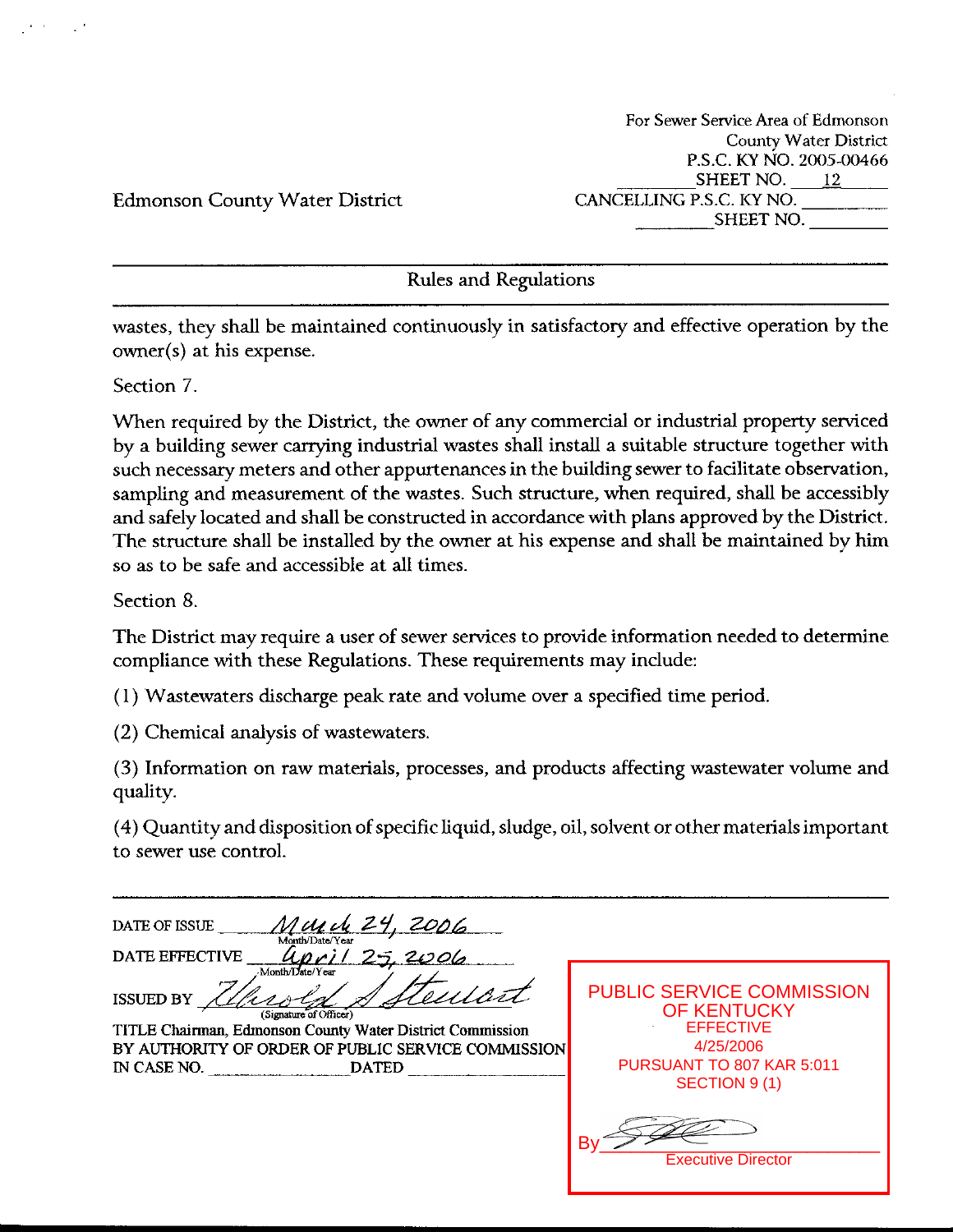Edmonson County Water District

Rules and Regulations

(5) **A** plot-plan of sewers of the user's property showing sewer and pretreatment facility location.

(6) Details of Wastewater pretreatment facilities.

(7) Details of systems to prevent and control the losses of materials through spills to the municipal sewer.

Section 9

All measurements, tests and analysis of the characteristics of waters and wastes to which reference is made in these Regulations shall be determined in accordance with the latest edition of "Standard Methods for *Examination of Water and Wastewater*", published by the American Public Health Association. Sampling methods, location, times, duration and frequencies are to be determined on an individual basis subject to approval by the District.

Section 10.

No statement contained in this Article shall be construed as preventing any special agreement or arrangement between the District and any industrial concern whereby an industrial waste of unusual strength or character may be accepted by the District for treatment.

ARTICLE IV - POWERS AND AUTHORITY OF INSPECTORS

Section **1.** 

The District and duly authorized employees of the District bearing proper credentials and identification shall be permitted to enter all properties for the purpose of inspection,

DATE OF ISSUE Manu **DATE EFFECTIVE** 0ri 125 PUBLIC SERVICE COMMISSION **ISSUED BY**  OF KENTUCKY *(Signature of Officer*) **EFFECTIVE** TITLE **Chairman, Edmonson Connty Water District Commission**  4/25/2006 **BY AUTHORITY OF ORDER OF PUBLIC SERVICE COMMISSION**  PURSUANT TO 807 KAR 5:011 IN **CASE NO. DATED**  SECTION 9 (1) By\_\_\_\_\_\_\_\_\_\_\_\_\_\_\_\_\_\_\_\_\_\_\_\_\_\_\_ Executive Director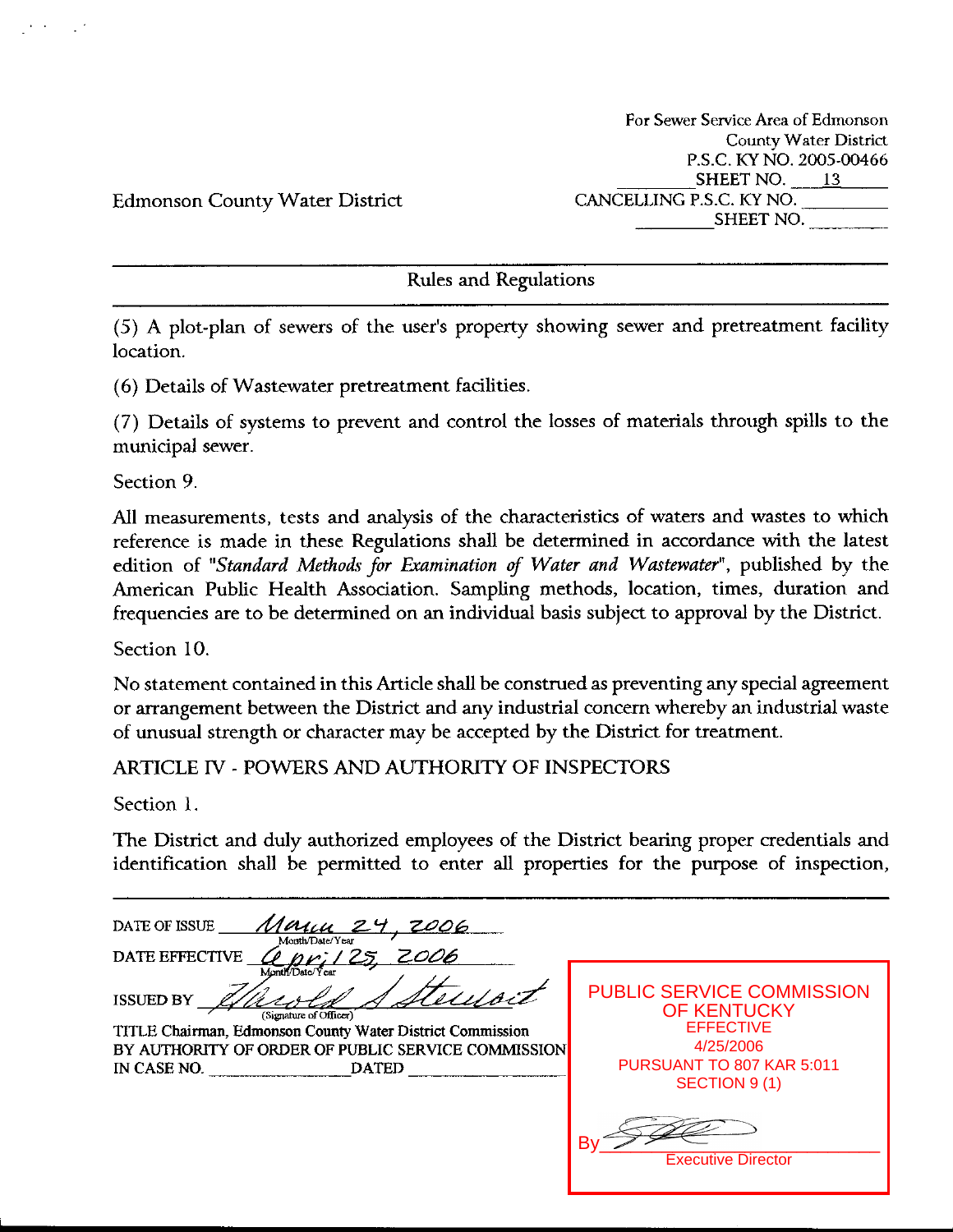For **Sewer Service Area** of Edmonson County **Water District**  P.S.C. ICY NO. 2005-00466 SHEET NO. 14 CANCELLING **P.S.C.** KY NO. SHEET NO.

Edmonson County Water District

Rules and Regulations

observation, measurement, sampling and testing pertinent to discharge to the System in accordance with the provisions of these Regulations.

Section 2.

The District or duly authorized employees are authorized to obtain information concerning industrial processes which have a direct bearing on the kind and source of discharge to the System.

Section **3.** 

The District and duly authorized employees of the District bearing proper credentials and identification shall be permitted to enter all private properties through which the District holds a duly negotiated easement for the purposes of, but not limited to, inspection, observation, measurement, sampling, repair and maintenance of any portion of the System lying within said easement. All entry and subsequent work, if any, on said easement shall be done in full accordance with the terms of the duly negotiated easement pertaining to the private property involved.

| 2006<br>DATE OF ISSUE                                                                                                                                                                        |                                                                                                                                       |
|----------------------------------------------------------------------------------------------------------------------------------------------------------------------------------------------|---------------------------------------------------------------------------------------------------------------------------------------|
| Month/Date/Year<br>25.2006<br><b>DATE EFFECTIVE</b>                                                                                                                                          |                                                                                                                                       |
| Month/Date/Year                                                                                                                                                                              |                                                                                                                                       |
| <b>ISSUED BY</b><br>(Signature of Officer)<br>TITLE Chairman, Edmonson County Water District Commission<br>BY AUTHORITY OF ORDER OF PUBLIC SERVICE COMMISSION<br>IN CASE NO.<br><b>DATED</b> | <b>PUBLIC SERVICE COMMISSION</b><br><b>OF KENTUCKY</b><br><b>EFFECTIVE</b><br>4/25/2006<br>PURSUANT TO 807 KAR 5:011<br>SECTION 9 (1) |
|                                                                                                                                                                                              | B٧<br><b>Executive Director</b>                                                                                                       |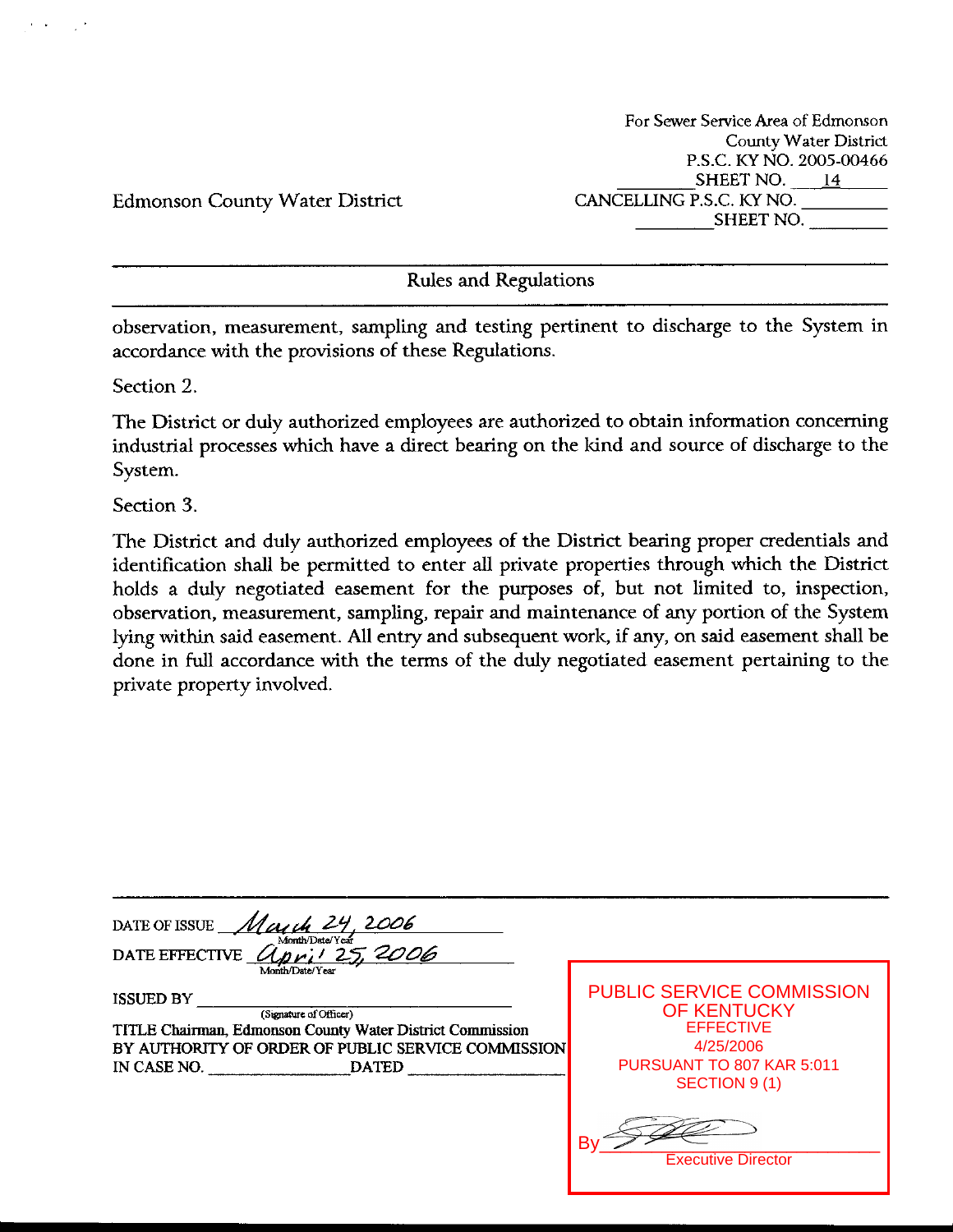For Sewer Service Area of Edmonson County Water District P.S.C. **I<Y** NO. 2005-00466 SHEET NO.  $15$ CANCELLING P.S.C. KY NO. SHEET NO.

Edmonson County Water District

Rules and Regulations

### ARTICLE **V** - PENALTIES

Section 1.

Any person found to be violating any provision of these Regulations except Article IV shall be served by the District with written notice stating the nature of the violation and providing thirty days for the satisfactory correction thereof. The offender shall, within the period of time stated in such notice, permanently cease all violations. **A** copy of the notice form is attached as Exhibit **B.** 

Section 2.

Any person who shall continue any violation beyond the time limit provided for in Article **V,**  Section 1, such that if the violation or delinquency is not paid or corrected within ten days or such additional time as provided by the District, after the date of such final notice, the water and sewer supply to any such customer shall be discontinued without further notice, and not reconnected until all delinquent charges, including penalty and water reconnect fees are paid in full.

Section **3.** 

Any person violating any of the provisions of these Regulations shall be liable to the District for any expense, **loss** or damage occasioned the District by reason of such violation.

| ZOO 6<br>DATE OF ISSUE<br>Month/Date/Year<br>I 006<br>DATE EFFECTIVE                                                                                                                                            |                                                                                                                                                                          |
|-----------------------------------------------------------------------------------------------------------------------------------------------------------------------------------------------------------------|--------------------------------------------------------------------------------------------------------------------------------------------------------------------------|
| Month/Date/Year<br><b>ISSUED BY</b><br>(Signature of Officer)<br>TITLE Chairman, Edmonson County Water District Commission<br>BY AUTHORITY OF ORDER OF PUBLIC SERVICE COMMISSION<br>IN CASE NO.<br><b>DATED</b> | <b>PUBLIC SERVICE COMMISSION</b><br><b>OF KENTUCKY</b><br><b>EFFECTIVE</b><br>4/25/2006<br>PURSUANT TO 807 KAR 5:011<br>SECTION 9 (1)<br>B٧<br><b>Executive Director</b> |
|                                                                                                                                                                                                                 |                                                                                                                                                                          |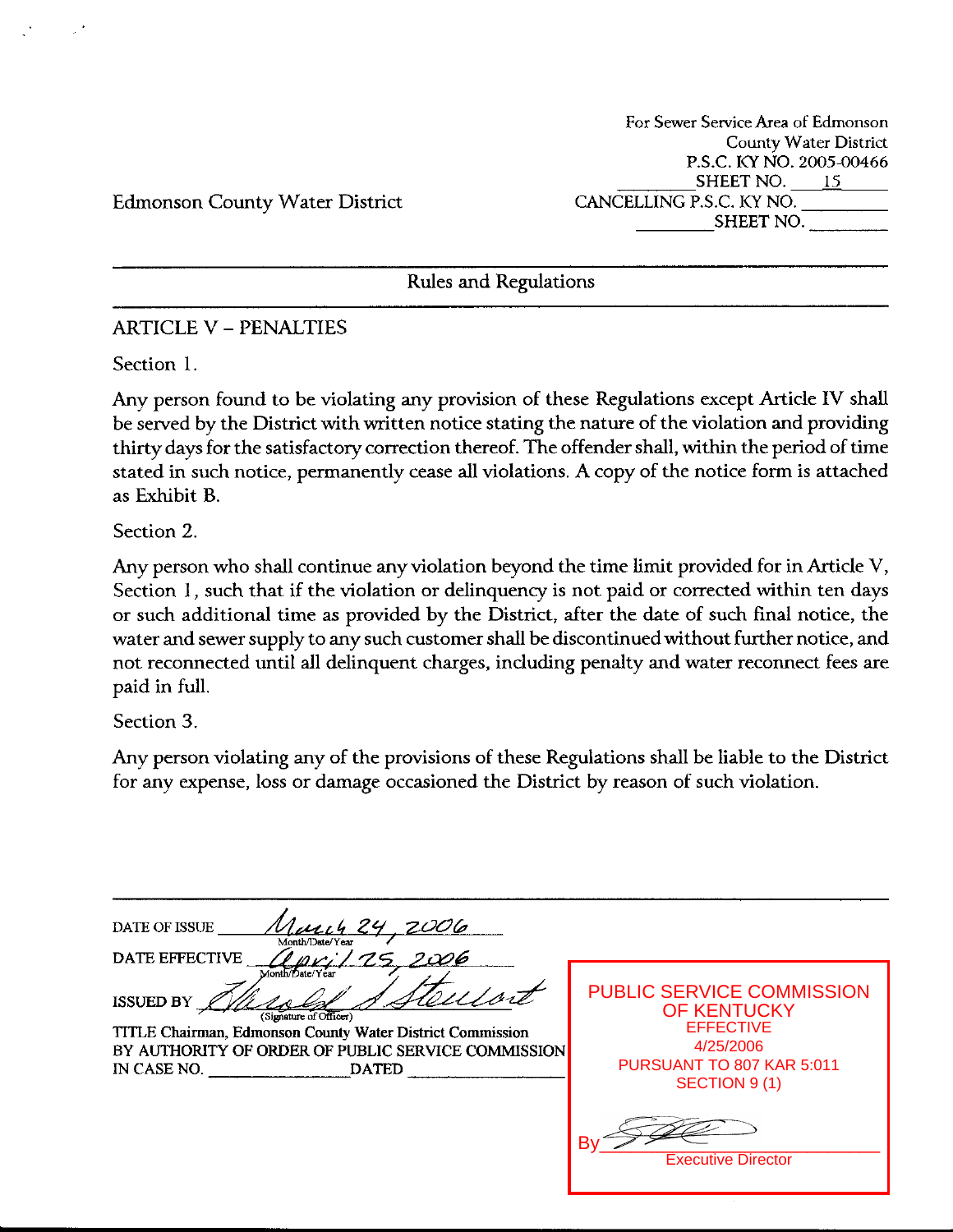|                                                            | Entire Service Area<br>AREA             |
|------------------------------------------------------------|-----------------------------------------|
|                                                            | PSC KY NO.                              |
|                                                            | $1st$ Revised SHEET NO. 16              |
| <b>EDMONSON COUNTY WATER DISTRICT</b><br>(NAME OF UTILITY) | CANCELLING PSC KY NO. 2005-00466        |
|                                                            | $SHEET NO.$ 16                          |
|                                                            | <b>RULES AND REGULATIONS</b>            |
|                                                            |                                         |
| PART II-RATES                                              |                                         |
|                                                            | <b>Residential Rates:</b>               |
|                                                            | (1)                                     |
| First 1,500 gallons                                        | \$13.00 - Minimum Bill<br>$\omega$      |
| All over 1,500 gallons                                     | ( $\alpha$ ) \$4.90 - per 1,000 gallons |
|                                                            | <b>Non-Residential Rates:</b>           |
| First 1,500 gallons                                        | @ \$19.50 - Minimum Bill                |
| All over 1,500 gallons                                     | $@$ \$ 7.35 - per 1,000 gallons         |

The following Rates will be charged buildings with multiple tenants:

Residential: Number of tenants  $x$  minimum gallons and number of tenants  $x$  minimum residential rate = Multiple Minimum. All usage above shall be charged according to the above Residential Rate Schedule.

Non-Residential: Number of tenants x minimum gallons and number of tenants x minimum

| 07/01//2018<br>DATE OF ISSUE<br>MONTH / DATE / YEAR    | <b>KENTUCKY</b>                         |
|--------------------------------------------------------|-----------------------------------------|
|                                                        | PUBLIC SERVICE COMMISSION               |
| 08/04/2014<br>DATE EFFECTIVE<br>MONTH / DATE TREAR     | <b>Gwen R. Pinson</b>                   |
|                                                        | <b>Executive Director</b>               |
| <b>ISSUED BY</b>                                       |                                         |
| SIGNATURE OF OFFICE                                    | Luca R. Pinson                          |
| Chairman<br>TITLE_                                     |                                         |
|                                                        | <b>EFFECTIVE</b>                        |
| BY AUTHORITY OF ORDER OF THE PUBLIC SERVICE COMMISSION | 8/4/2014                                |
| DATED June 27, 2014<br>IN CASE NO. 2014-00175          | PURSUANT TO 807 KAR 5:011 SECTION 9 (1) |
|                                                        |                                         |
|                                                        |                                         |
|                                                        |                                         |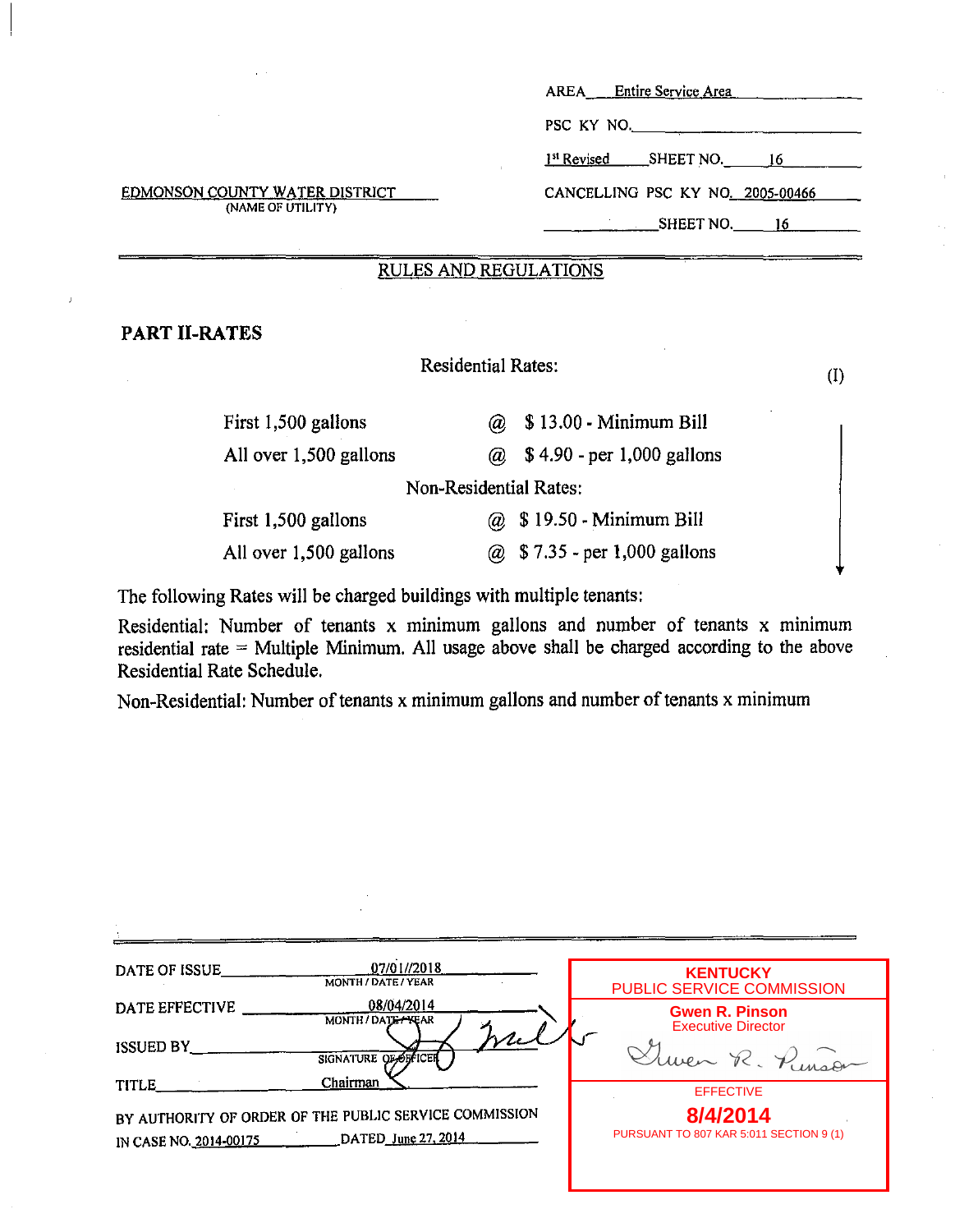For Sewer Service Area of Edmonson County Water District **P.S.C.** KY NO. 2005-00466 SHEET NO.  $17$ CANCELLING **P.S.C.** KY NO. SHEET NO.

Edmonson County Water District

Rules and Regulations

non-residential= Multiple Minimum. All usage above shall be charged according to the above Non-Residential Rate Schedule.

#### Section 1.

*All* connections and all sewice shall be made on a fully metered basis and no free sewer service shall be allowed or permitted to any customer, including the District itself. Billing for sewer services to any customer shall be initiated by the District immediately upon the rendering of sewer services to such customer or the making of sewer service available to such customer.

#### Section 2.

Method of Billing. Sewer service charges shall be billed to each user on a monthly basis and shall be computed in accordance with such user's water consumption and strength of discharge during the immediately preceding monthly billing period. Users of the System who are not connected to a municipal water supply will be required to install a meter to the user's water supply acceptable to the District, which shall be subject to periodic testing and read by the District. If any bill is not paid within 10 days; following the date rendered, a delinquency penalty of 10% of the amount of such bill shall attach and be payable in addition to the stated amount of such bill. Whenever rates and charges remain unpaid after the due date, the District shall serve the delinquent customer a written, final notice of said delinquency. The delinquency notice will be mailed for each billing cycle between five and ten days after the billing cycles due date, with the date of disconnect to be ten days after the due date notice was mailed. If a delinquent bill is not paid within ten days after the date of such final notice, the water supply to any delinquent customer shall be discontinued without further notice, and

not reconnected until all delinquent charges, including penalty and reconnect fees are paid in <br>
DATE OF ISSUE <u>Alexander Year</u> Marcu L'<br>Month/Date/Year<br>*CLID ril* 25 **DATE EFFECTIVE ISSUED BY**  (Signature of Officer) **TITLE Chairman, Edmonson County Water District Commission BY AUTHORITY OF ORDER OF PUBLIC SERVICE COMMISSION**  IN **CASE NO. DATED** 

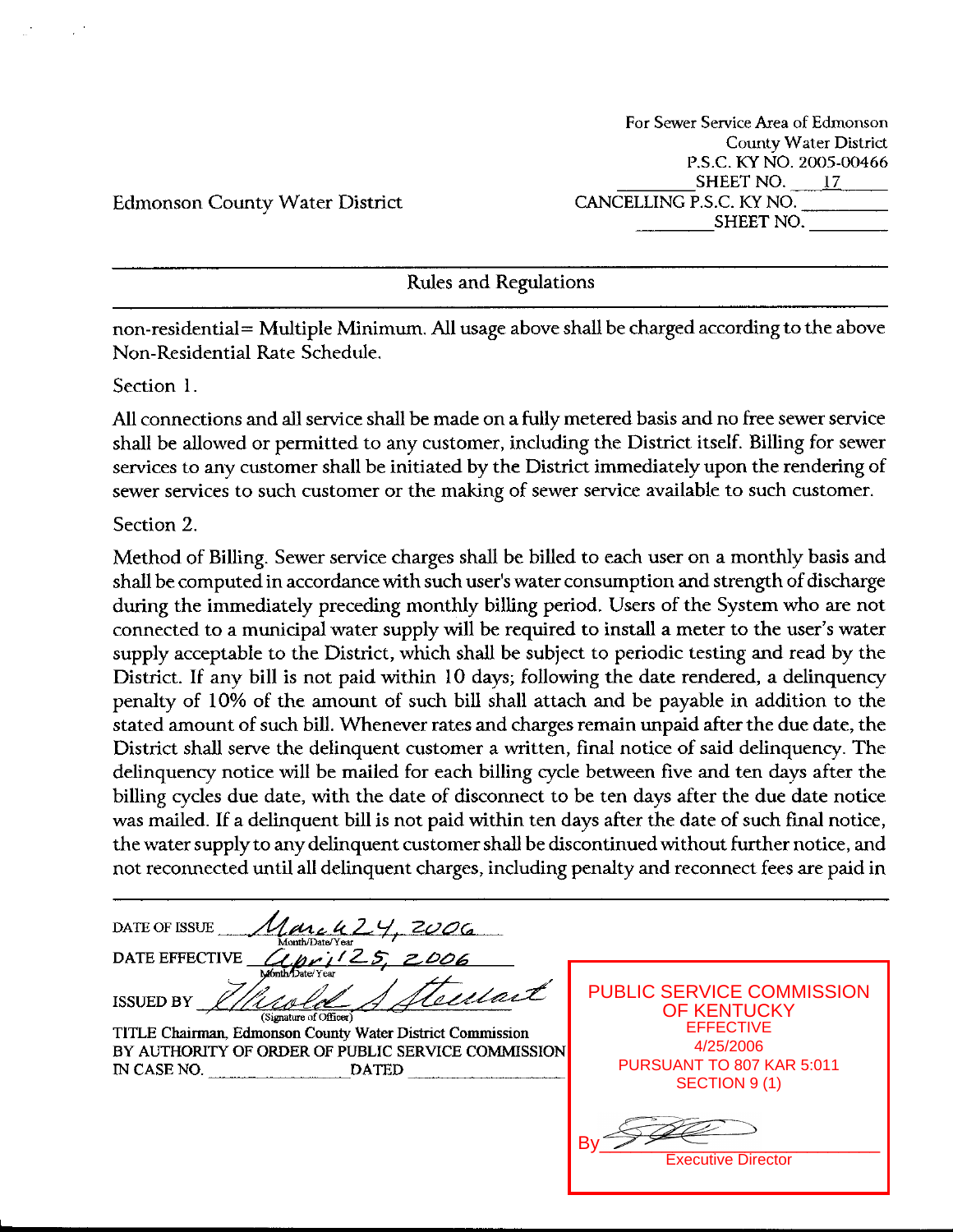For **Sewer Service Area** of Edmonson **County Water District P.S.C.** KYNO. **2005-00466**  SHEET NO.  $18$ **CANCELLING P.S.C.** KY NO. SHEET NO.

Edmonson County Water District

## Rules and Regulations

full. No reduction in sewer service charges shall be permitted because of the fact that certain waste discharges into the System contained pollutants in fewer concentrations than duly adopted maximum limitations or otherwise found in normal residential sanitary sewage. In those cases where the delinquent customer is not connected to a municipal water system, the District will disconnect the sewer service and reconnect only by payment of the actual cost of the disconnection at the time of application for re-connection and the re-connection expense paid within thirty days of the re-connection.

Section *3.* 

The District shall collect a fee of \$25.00 for any returned checks. The District shall not be required to present a check for payment more than once.

Section 4

Application Fee: The actual cost of material and installation with payment of \$400.00 with application and balance due within fifteen (15) days from the date of billing by the District. All taps and connections shall be made by the District or its contractors.

Section 5.

Excessive strength surcharges shall be reviewed every two years. Such surcharge rate shall be revised when necessary to reflect then current treatment and monitoring costs.

Section **6.** 

In so far as they are not inconsistent with the above provisions, the Rules and Regulations of the District as relate to its water service shall apply.

| <b>PUBLIC SERVICE COMMISSION</b><br>OF KENTUCKY<br><b>EFFECTIVE</b> |
|---------------------------------------------------------------------|
| 4/25/2006                                                           |
| PURSUANT TO 807 KAR 5:011<br>SECTION 9 (1)                          |
| В١<br><b>Executive Director</b>                                     |
|                                                                     |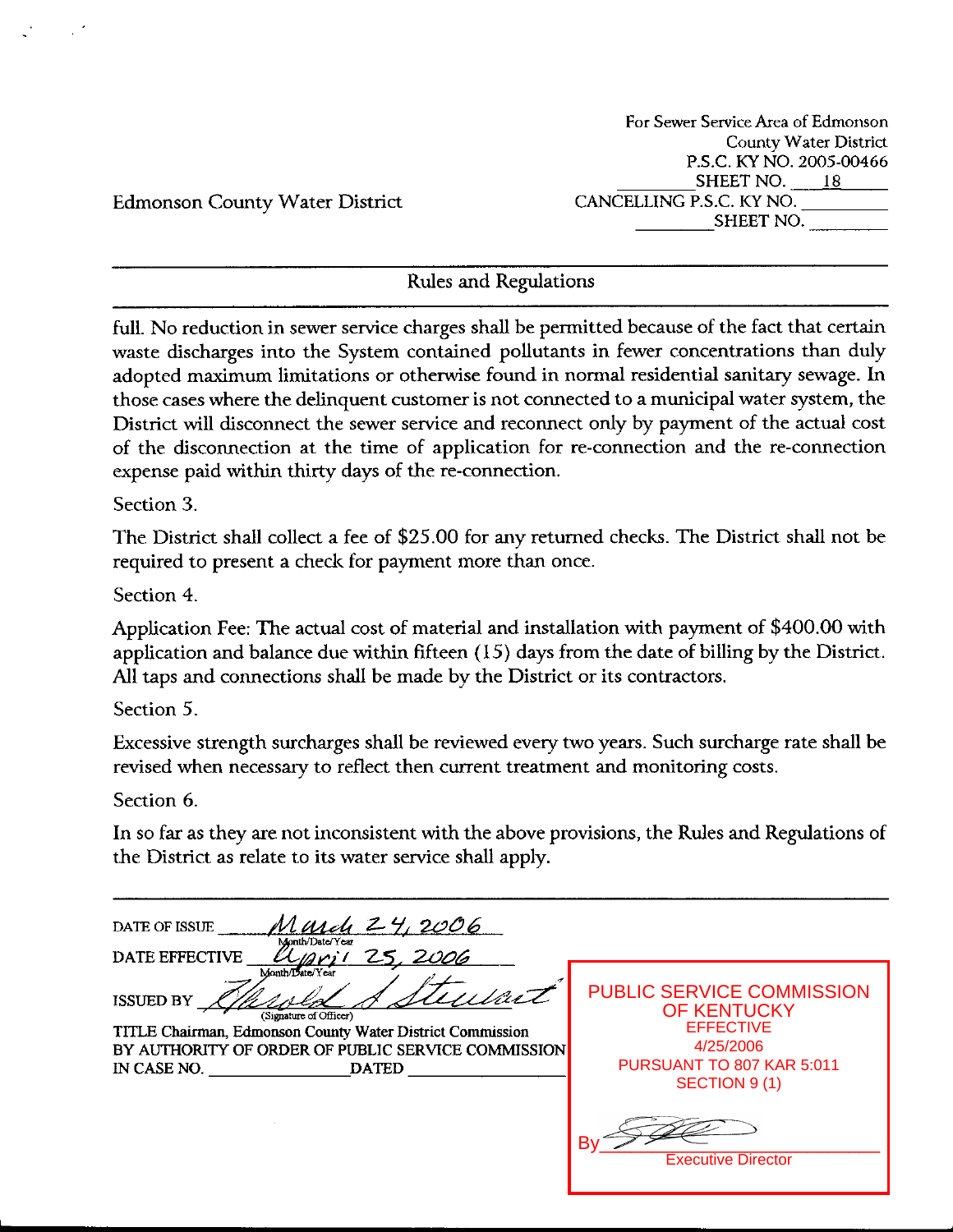#### SEWER USER APPLICATION AND AGREEMENT

, USER, whose address is

hereby applies for connection to the sewer system of the

Edmonson County Water District, a municipal corporation of the Commonwealth of Kentucky, hereinafter called the "DISTRICT" and agrees by and between USER and DISTRICT, as follows: WITNESSETH:

WHEREAS, the USER desires to use the sewer services of the DISTRICT, and to enter into a sewer agreement **as** required by the DISTRICT.

NOW THEREFORE, in consideration of the mutual covenants, promises, and agreements herein contained, it is hereby understood and agreed by the parties hereto as follows:

The DISTRICT shall furnish, subject to the limitations set out in its Rules and Regulations now in force or as hereafter amended, sewer service based on water consumption.

The property to be served is a

located on **house,** mobile **home, etc**  , Brownsville, Kentucky 42210 **street,** mad, **etc** 

telephone number

The USER hereby agrees to connect to the sewer system of the DISTRICT. The tap-on fee of the system is \$ , plus cost in excess of the tap-on fee. Any cost of installation in excess of the tap-on fee shall be payable within fifteen (15) days of submission of the DISTRICT'S billing.

Tap-on fees will be refunded only if USER'S property is not reached with Sewer Service.

The tap on fee must be paid in full at the time the application for service is made.

The USER shall provide proof from the Division of Plumbing that **an** Inspection Permit has been obtained within thirty days of the date service to USER'S property is certified ready to connect. Notice of such certification shall be in writing and addressed to USER at the above address. Failure to provide such proof shall not relieve USER of fees imposed by this agreement.

The USER agrees to comply with and be bound by the Rules and Regulations of the District now in force or as hereafter duly and legally supplemented, amended or changed.

The USER **also** agrees to pay sewer charges at **such** rates, time and place as shall be determined by the DISTRICT. The USER agrees to the imposition of **such** penalties for noncompliance as are now set out in the DISTRICT'S Rules and Regulations, or which may be hereafter adopted, amended and imposed by the DISTRICT. The monthly rates will be reasonable and the USER shall comply with all rates, rules and regulations of the DISTRICT.

The DISTRICT shall have final authority on any questions of location of any service line connection to its Sewer System; and may shut off water to a USER who allows a connection or extension to be made to such sewer lines for the purpose of supplying sewer service to another user.

The USER shall install and maintain, at USER'S expense, **{erRldBlinG SERVICES GOMMISSiON!** other devices necessary to deposit USER'S sewage into the DISTRICTS several helpding, but not limited to lift pumps servicing USER'S property. Service line material and installation must be in accordance with the State Plumbing Code as administered b<mark>y the Division of Phonbing, Repar</mark>tment of Housing, Building and Construction. All work is to be inspected by ECTIONES (matrice of the Division of Plumbing before the service line is backfilled. The USER shall keep the service line and EFFECTIVE